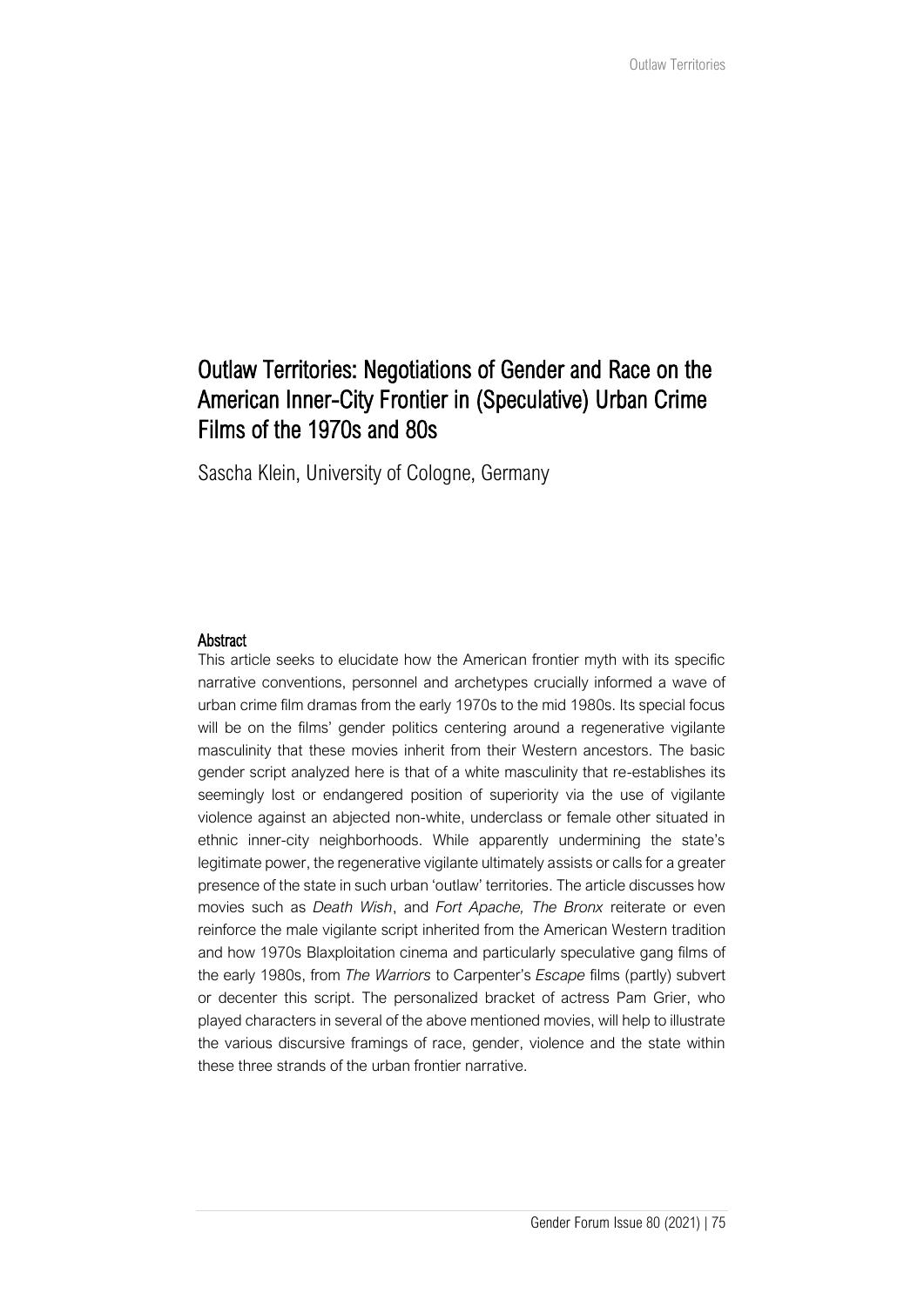In his seminal study *Gunfighter Nation*, Richard Slotkin follows the American frontier myth through a myriad of 20th-century cultural productions and shows how it was adapted to changing socio-economic and cultural circumstances in the U.S. After a period of almost thirty years roughly from 1940 to 1970, during which the frontier myth arguably reached its highest cultural prominence in a massive output of Hollywood Westerns, Slotkin notes that the Western experienced a sharp decline during the 1970s. This, however, did not entail a decline in the relevance of the frontier and its narrative, character, and gender codes within the American imagination. Rather, they merely seemed to change their disguise and setting, as

> the Frontier was displaced into genres dealing with metropolitan crime, […]. Between 1971 and 1977 urban crime dramas, featuring as heroes detectives, policemen, and "urban vigilantes," were the predominant type of American location action film. (Slotkin 634)

Strikingly, these urban crime dramas negotiated and made sense of mid/late 20th-century urban problems by way of essential elements of the American frontier myth, widely popularized in the Western movie boom of the previous thirty years. In doing so, these crime dramas relied heavily on established characters, tropes and narratives from the mythical American frontier along with its specific gender politics. They helped to re-actualize a white self-reliant, hyper-violent (vigilante) masculinity within a racially and sexually diverse urban space that was perceived as a threat to a society gone all-too liberal and a masculinity grown all-too soft. These films thus reiterated the discursive logic that brought about the mythic American frontier trope and its 'rugged' masculine ideal (epitomized in the cowboy figure) in the first place. In their essence, these ideals were constructed in the late 19th century by a group of white elite intellectuals and writers, among which Theodore Roosevelt and Owen Wister rank as the most prominent and influential ones.<sup>1</sup> Slotkin has convincingly shown how this group's discursive framing of the American West in social-Darwinist terms as an arena of existential struggle for racial survival between a white Anglo-Saxon race and non-white races (especially Native Americans, to a lesser extent also Mexicans) functioned as the response of a white male establishment to a general 'urban threat' emanating from "the debased political culture and racial character of the polyglot metropolis" (Slotkin 169-170). This threat was marked by

<sup>&</sup>lt;sup>1</sup> See Roosevelt's idolization of the cowboy and/or frontiersman as an ideal of both true masculinity and racial superiority in *Ranch Life and the Hunting Trail* (1888) and *The Winning of the West* (1889), also visible in his own self-styled persona as rugged frontiersman during his years in South Dakota or as Rough Rider in the Spanish-American War; also see Wister on the racialized construction of the cowboy as pioneer and epitome of a superior race in his 1895 essay "The Evolution of the Cow-Puncher." Also see Slotkin on this (29-62, 169-183).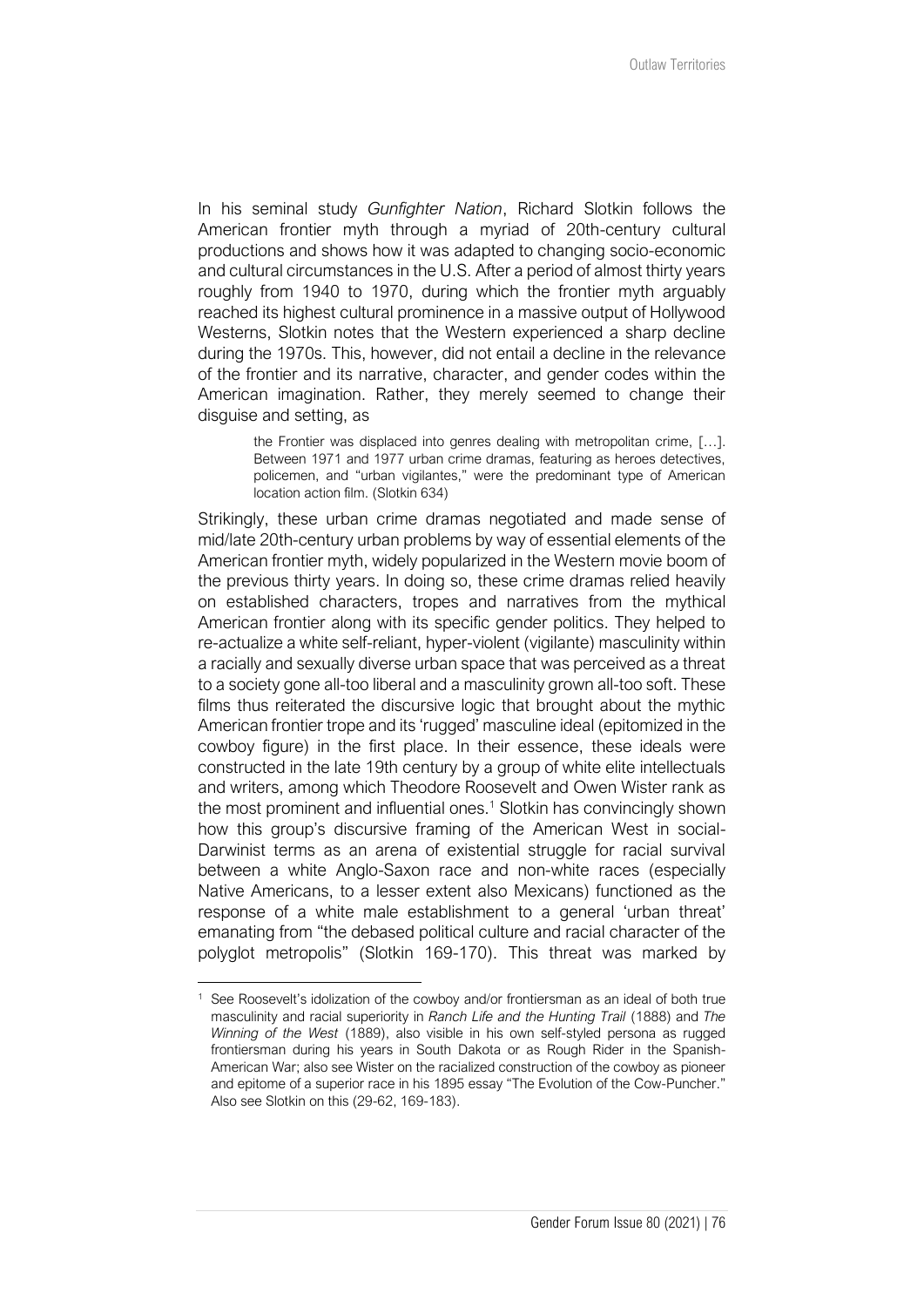significant race, class and gender implications: not only did late 19thcentury American cities house a growing number of non-Germanic immigrants, they were also the home of an increasingly organized and powerful urban proletariat (see Slotkin 18-21 on the class aspect).

The basic setting of these late 19th-century urban frontier myths was easily adaptable to the American 1960s and 70s. Just as back in the late 19th century, a white social establishment and its (conservative) intelligentsia perceived certain inner-city areas as dangerous urban frontiers complete with large disenfranchised non-white populations, a liberal-leftish political climate of revolt and protest embodied by a young white counterculture, Black and Latinx activist movements as well as burgeoning and increasingly visible LGBTQ communities (especially in New York City and San Francisco). In the mind of the white establishment, these urban zones and their inhabitants constituted an abjected 'other' to a white, heteronormative, middle or upper class American identity kernel. Judith Butler has captured the spatial dimension of this process of negative subject constitution through abjection in the following passage of her influential *Bodies That Matter* (1993) that rings true for any kind of frontier situation, no matter if located on the original Western frontier or displaced onto declining urban centers:

> The abject designates here precisely those "unlivable" and "uninhabitable" zones of social life which are nevertheless densely populated by those who do not enjoy the status of the subject, but whose living under the sign of the "unlivable" is required to circumscribe the domain of the subject. This zone of uninhabitability will constitute the defining limit of the subject's domain; it will constitute that site of dreaded identification against which – and by virtue of which – the domain of the subject will circumscribe its own claim to autonomy and to life. In this sense, then, the subject is constituted through the force of exclusion and abjection, one which produces a constitutive outside to the subject, an abjected outside, which is, after all, "inside" the subject as its own founding repudiation. (Butler xxiii)

By way of staging inner-city urban milieus as abjected 'other spaces', as heterotopic zones of illusion<sup>2</sup>, where the values and norms of a 'civilized' mainstream America are turned upside down via an abundance of social deviance, criminality, drug abuse, non-normative sexualities and gang violence, urban crime films of the 1970s and 80s became crucial instances of popularizing politically conservative discourses on urban ills as well as of demonizing inner-city areas and their 'savage' populations

<sup>&</sup>lt;sup>2</sup> Foucault distinguishes heterotopias of illusion from those or compensation in his influential article "Of Other Spaces": whereas the former constitutes a "space of illusion that exposes every real space, all the sites inside of which human life is partitioned, as still more illusory", the latter defines a space "as meticulous, as well arranged as ours is messy, ill constructed, and jumbled." This very distinction will remain productive for my argument in other parts of this article ("Of Other Spaces" 8).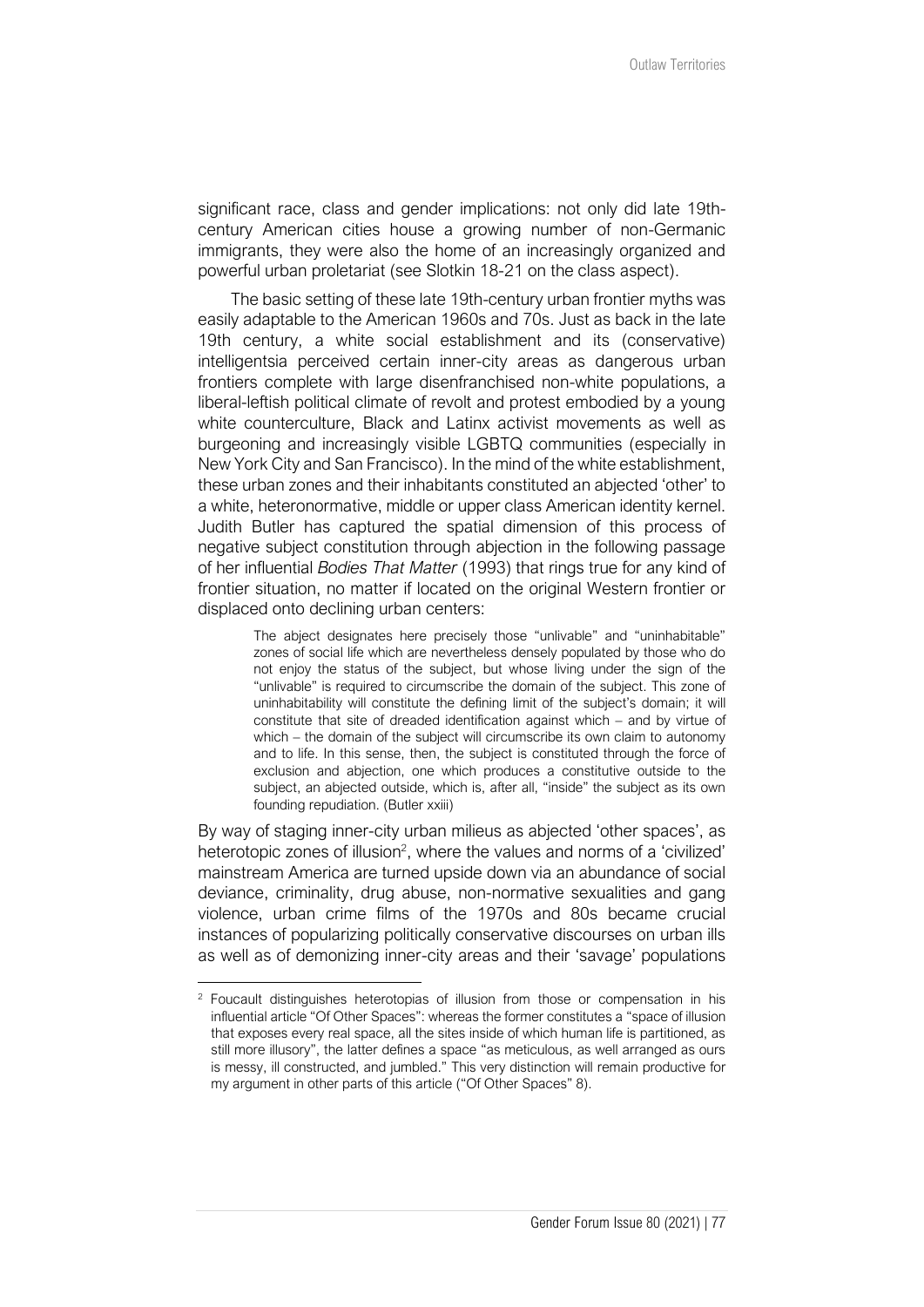(see Macek 37-70). They thus also proved central in legitimizing toughon-crime, zero tolerance and harsh drug policies to be implemented from the 1980s onwards. Yet as long as the state remained absent from these abjected zones, such films—in full accordance with American frontier ideology—legitimized and perpetuated a vigilante violence that ultimately also functioned as a means to constitute a hyperviolent white male subject that finds its 'constitutive outside' in these zones. As much as American frontier history comes down to a collective and continual 'regeneration through violence' against a non-white other<sup>3</sup>, the individual white male subject continues to be (re)constructed through violent acts against a non-white other, endlessly reiterated in narratives of the old Western and the more recent urban frontier.

This article seeks to do two things. Firstly, it sets out to explore Slotkin's hypothesis on the frontier coding of 1970s crime drama in greater detail. With his focus on war, adventure and a couple of Western films from that period, Slotkin misses the opportunity to elaborate on the crime film genre in his study. In focusing on this neglected genre, this article will first look at examples from the mainstream urban crime drama and Blaxploitation cinema and then focus specifically on a cycle of late 1970s and early 80s cycle of speculative gang films. An analysis of the first two movie strands will allow for a detailed assessment of how these gang films emulate or subvert (gender) scripts and tropes of the frontier narrative with a specific focus on depictions of frontier masculinity and violent conflict between abjected subjects and state forces. Secondly, this article will embed these fictional scenarios in a historical context, to show their correspondence with contemporary discourses and policies targeting urban crime as well as outline how the films supported, anticipated, subverted or criticized these discourses and developments. The specific thematic and temporal focus of this article, namely the representations of (speculative) urban crime films of the 1970s and 80s therefore also determines its source selection, even though these issues might also be explored in more recent media.

#### 1. Gunslingers on the Urban Frontier: The Vigilante Hero and Regenerative Masculinity in Hollywood's Urban Crime Drama Cycle 1970 to 1981

Two of the earliest examples of the 1970s Hollywood urban crime drama already provided the basic character types and narrative conventions for the entire genre, both of them in striking congruence with the established codes of frontier mythology. Both released in 1971, *Dirty Harry* and *The* 

<sup>&</sup>lt;sup>3</sup> For more on Slotkin's concept of 'regeneration through violence' see a summary in Slotkin 10-16 or in greater detail in his eponymous 1973 publication *Regeneration Through Violence. The Mythology of the American Frontier, 1600-1860*.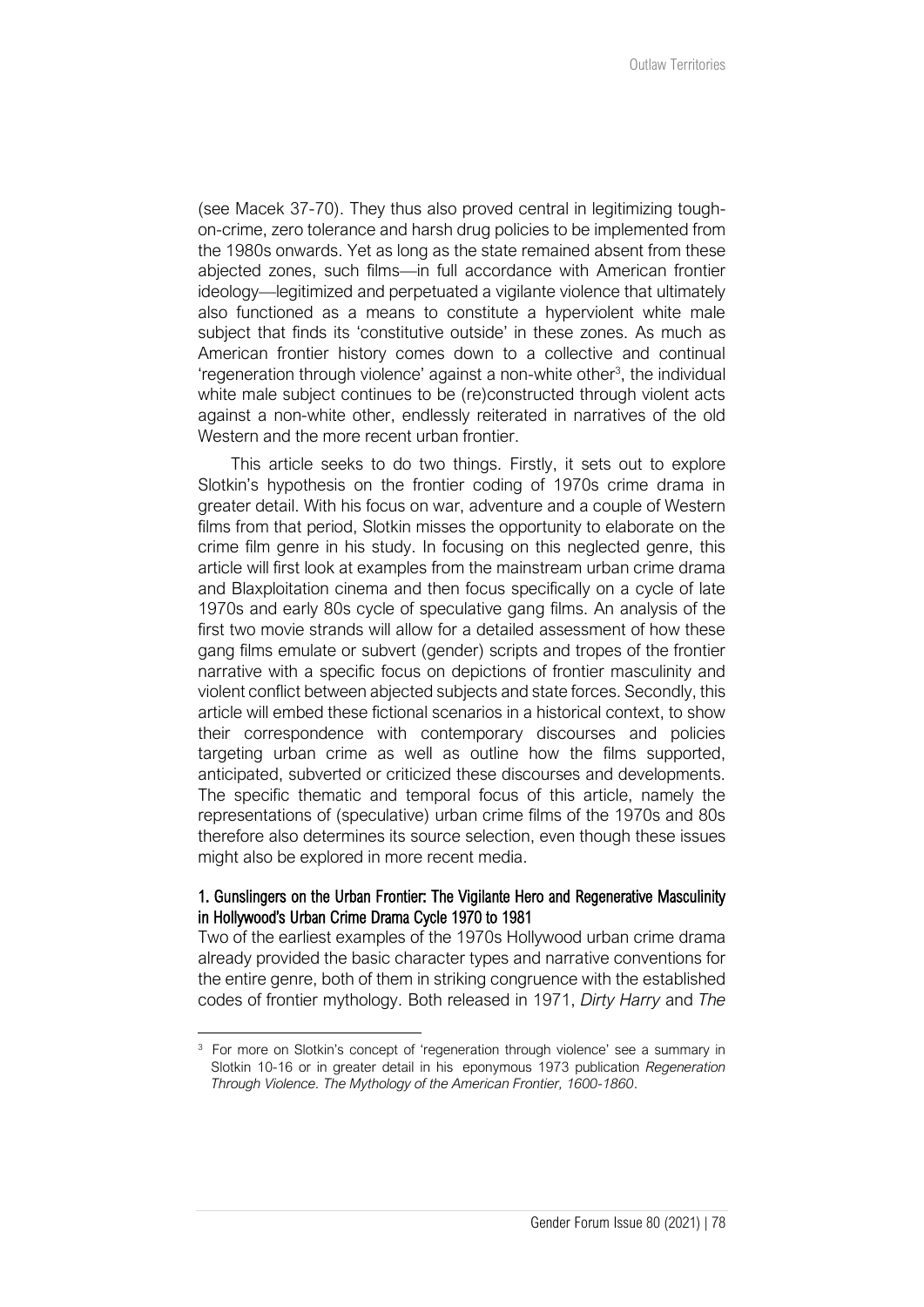*French Connection* introduced cops that represented gritty "urban gunslingers, […] steely-eyed, cynical, fast on the draw, and likely to resolve the plot with a climactic gunfight," thus undeniably proving themselves to be "heirs of the hard-boiled detective, the gunfighter, and the Indian hater" (Slotkin 634). Harry Callahan and Jimmy 'Popeye' Doyle's kinship with the mythical heroes of the Western frontier is further reinforced in these films by individual costume and prop details, such as Harry's use of a Smith and Wesson Model 29 revolver or Popeye's signature pork pie hat. More importantly, however, these two cops continually prove their willingness to routinely work above the law and break police rules when hunting down "punks" or mobsters on the urban frontier of NYC or San Francisco's post-industrial wastelands, a behavior that gives them the air of vigilantes with a badge. Considering their oftenblatantly racist and politically reactionary attitudes coupled with their frequent complaints about city officials' indulgent stance on crime, these cop-heroes' popularity also turned them into anything but subtle mouthpieces for conservative political and criminological discourses opting for much harsher strategies in 'managing' the problem of urban crime (see Corkin 103-111). As will become clear in the following passages, their modern vigilantism iconized in these popular films also served, much like the original ideal of the cowboy in traditional frontier fiction, as a gender script for regenerating an aggressive masculinity or a rugged 'manliness', to echo Roosevelt's preferred concept. Allegedly grown soft or effeminate in urban civilization, such true manliness can only be regained by white men through the use of violence within a 'savage', i.e., uncivilized, neglected or not properly state-controlled territory and directed against a racial, but often also gendered other.

The urban vigilante formula arguably reached its most perfect and influential realization in *Death Wish* (1974), also because it narratively connects its protagonist's vigilante rage to the archetypal frontier model. Similar to *Dirty Harry*'s lead actor Clint Eastwood, who rose to fame in the Western TV series *Rawhide* and several acclaimed Italian Westerns during the 1960s, *Death Wish*'s lead Charles Bronson was also primarily identified with his Western roles, most notably his role as the nameless harmonica player in *Once Upon a Time in The West* (1968). Following his appearance in *Death Wish*, which also inspired several sequels, Bronson quickly came to be known as the quintessential impersonator of avenging vigilantes. The early 1970s cinema audience could easily connect these actors' Western personas to the urban gunslingers they embodied in a range of crime films. One might even argue that Eastwood and Bronson simply transplanted their Western personas into the urban settings without changing too much in their basic frontier-shaped attitudes and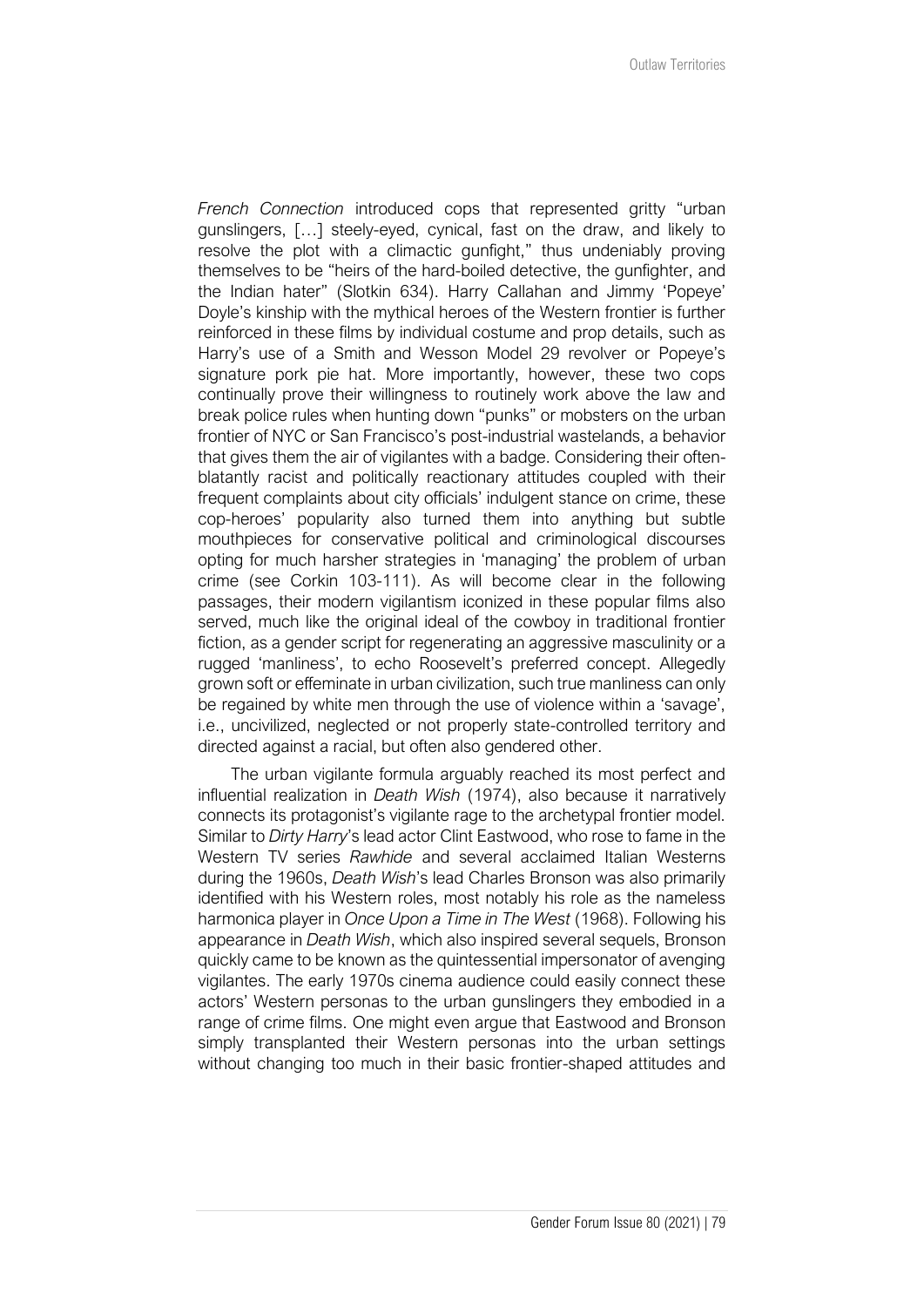behaviors.<sup>4</sup> Along with these personas, they brought to the 1970s screen reactionary ideals of a violent masculinity that operated largely independent of the state, but nevertheless in its service or rather in that of a white national community deemed under assault by a criminalized racial and sexual other in the nation's urban centers.

*Death Wish* provides such an effective scenario because it closely charts the psychological transformation of its protagonist from a liberal pacifist into a merciless gunslinging vigilante who deliberately seeks to provoke violent confrontations on the nightly streets of Manhattan. Architect Paul Kersey, the protagonist of the movie, lost his father in a hunting accident as a child and swore never to touch guns again, thus turning into a conscientious objector who served as a medic in the Korean War. With his identity and masculinity thus defined by strict non-violence, the successful architect also seems to harbor a liberal social agenda, allowing him to ignore or even deride the media's outcry over sharply rising crime rates or his colleagues' bigmouthed tough-on-crime rhetoric. The clash of political attitudes on urban crime is aptly staged in an early conversation between Kersey and his colleague Sam Kreutzer:

> KREUTZER. Oh Christ, you are such a bleeding-heart liberal, Paul. KERSEY. My heart bleeds a little for the underprivileged, yes. KREUTZER. The underprivileged are beating our goddamned brains out. You know what I say? Stick them in concentration camps, that's what I say. (00:05:06 – 00:05:20)

Recalling the clashing perspectives evoked in the above scene, the movie's turning point comes about when Kersey's wife and daughter are violently attacked and raped in their Manhattan apartment, leaving the wife dead and the daughter traumatized to the point of permanent catatonia. Kersey's devastation is heightened by the police's obvious inability to solve the crime (the original perpetrators are never arrested, nor will they fall victim to Kersey's vigilantism). In this situation of existential crisis, Kersey comes to question his vow to non-violence, ultimately reconsidering his sense of self as a liberal pacifist as well as his sense of masculinity due to the fact that he was utterly unprepared to defend his family on a gloomy urban frontier of relentless gang violence. His development into a cynical and world-weary vigilante is further inspired by a business trip to Arizona. Here, in the heart of the old

<sup>4</sup> There even exist a number of urban crime films with cowboys hailing from the modernday American West that come to the big city in order to provide the law enforcement that an incompetent (because lacking a true frontier masculinity) urban police force appears incapable of. The first and most striking example, *Coogan's Bluff* (1968) even stars Eastwood and literally seems to mark his transition from the 1960s Western gunslinger to the 1970s urban detective. Other prominent examples include the TV series *McCloud* (1970-77), *Walker, Texas Ranger* (1993-2001) or the movie *The Cowboy Way* (1994).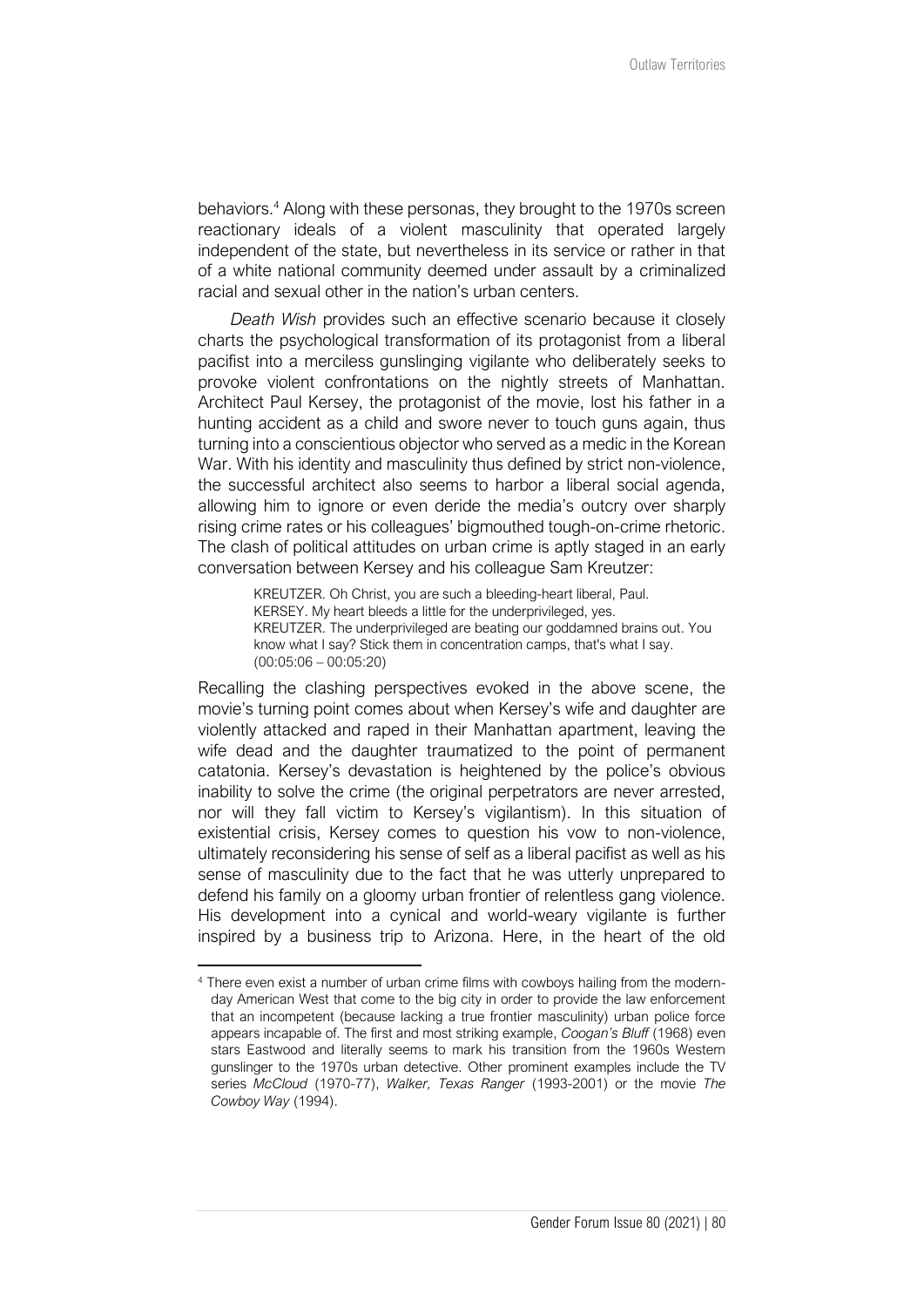American West, Kersey not only runs into a Western show with a reenacted standoff in an old Tucson Western town that used to serve as a film set. He is also invited to a gun range by the rugged, cowboy-styled local developer he is working for, who prompts him to touch and shoot a gun for the first time since his childhood days. Thus invigorated by the spirit and violent masculine ideal of the mythical American West, Kersey returns to the cesspool of New York City, only to discover that the developer's farewell present is a Colt Police Positive revolver. This revolver becomes a necessary item to fully complete his transformation into a vengeful urban vigilante and thus to overcome what the film presents as his effeminate pacifist urban masculinity.

Kersey's trip to Arizona serves as the ideologically transition from the old to the new (urban) frontier. While vigilante violence has been reduced to a mere simulacrum for entertainment in the new, state-controlled West, a real frontier has newly emerged in the increasingly non-white and stateneglected heart of American cities that cries for the same white, male vigilantism that was once a legitimate modus operandi in the old West. Yet, just as in its original frontier script, the urban vigilante tale is a narrative of male resurgence from indulgent or effeminate passivity through violence, exerted outside the realm of official law enforcement and in response to a (series of) real or perceived crimes or indignations. There is also the idea, present in all urban vigilante scenarios, that on the 'savage' outlaw terrain of urban frontier lands, vigilante justice is ultimately a legitimate, if not the only strategy of survival in the face of overwhelming inimical forces that the state fails to control. By claiming for himself the right to enact the kind of violence traditionally monopolized by the state, Kersey is also able to reclaim a position of racial and gender supremacy (within an increasingly diverse urban milieu) that the state and its institutions can or are no longer willing to protect. Thus armed and ideologically invigorated, Kersey henceforth roams the Manhattan streets and subways at night only to gun down any petty criminal trying to mug him or other unarmed civilians, incidents which take place at an excessively high rate.

*Death Wish*'s staging of the urban frontier as a lawless arena overpopulated by young, male and exceeding non-white gang criminals harassing or attacking any white civilian within minutes after their stepping onto the streets provided one of the most powerfully distorted portrayals of inner-city plight of the mid-1970s, a portrayal that would inspire and legitimize harsh law enforcement policies for years to come. *Death Wish* also proved so unsettling in this regard because it addressed the insufficiency of urban law enforcement schemes implemented by the state: after a series of murders committed by Kersey on his nocturnal sprees, the whole city speculates about the identity and agenda of the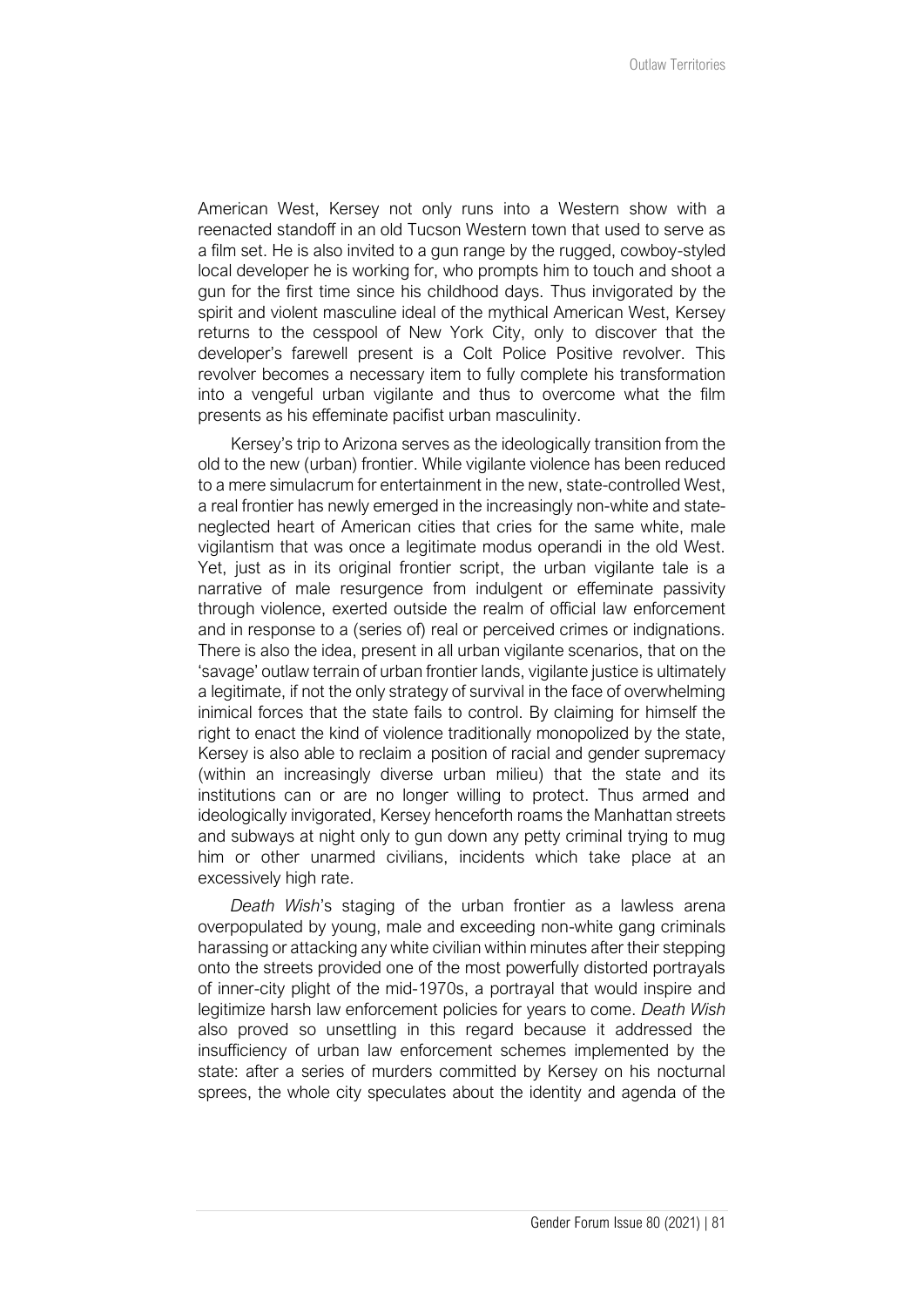mysterious vigilante, with some even applauding his actions as a welcome response to soaring urban crime. With the ubiquitous menace of the vigilante out in the streets, city officials begin to register falling street crime rates and instruct the detective trying to hunt Kersey down not to arrest him (the policeman eventually lets him go under the condition of permanently leaving the city). In this way, the city officials integrate the vigilante phantom as an effective, if highly questionable deterrent into their law enforcement strategies (see Corkin 134-140). After all, the media as well as state authorities (even if such vigilantism undermines their monopoly of legitimate violence) also seem to tolerate the development of a parallel system of illegitimate law enforcement, because Kersey's vigilante rage ultimately defends and embodies the very system of white, male domination that they seek to maintain as well.

In the police drama *Fort Apache, The Bronx* (1981), the adaptation of traditional frontier scripts and motifs to the urban space is pushed to the extreme. Not only does the title already invoke a Western classic, John Ford's *Fort Apache* (1948), but the film also transplants this fortress to the utterly hostile late 20th-century urban frontier of the South Bronx, staged as an apocalyptic scenery of ethnic ghettoization, urban wastelands (as a result of both post-industrial plight and slum clearance), poverty, gang violence, drug addiction and prostitution. Upon handing over the precinct to his successor, the outgoing Chief Dugan introduces the neighborhood as a truly savage urban frontier with the usual discriminatory conflations of ethnicity, crime, non-hygiene, violence, unemployment, poverty, prostitution and insanity:

> DUGAN. This is Siberia […]. You got a 40-block area with 70,000 people packed in like sardines smelling each others' farts, living like cockroaches, […]. You got the lowest income per capita, the highest rate of unemployment in the city […]. Largest proportion of non-English speaking population in the city! […] Families that have been on welfare for three or four generations. Youth gangs, winos, junkies, pimps, hookers, maniacs, cop-killers […]. I mean this neighborhood'll bury ya. There's enough dirt in this precinct to bury every smart-ass cop in the city! (00:18:02 – 00:19:37)

This distorted picture of a nightmarish and malicious ghetto is confirmed by the movie's disturbing opening scene: a drugged Black prostitute approaches two cops in a police car, seemingly in order to offer her services to them, only to suddenly draw a gun and shoot both of them dead. The hostility of the inner-city territory is heightened still by a group of Black and Latinx teenagers that loot the dead officers without any sign of shock or emotional reaction.

Within this deeply hostile urban frontier space looms the safe haven of the 41st Precinct—nicknamed "Fort Apache" by the policemen—as a designated sanctuary of law and order, normative sexuality, masculinity, and whiteness (with few exceptions, but certainly in comparison to the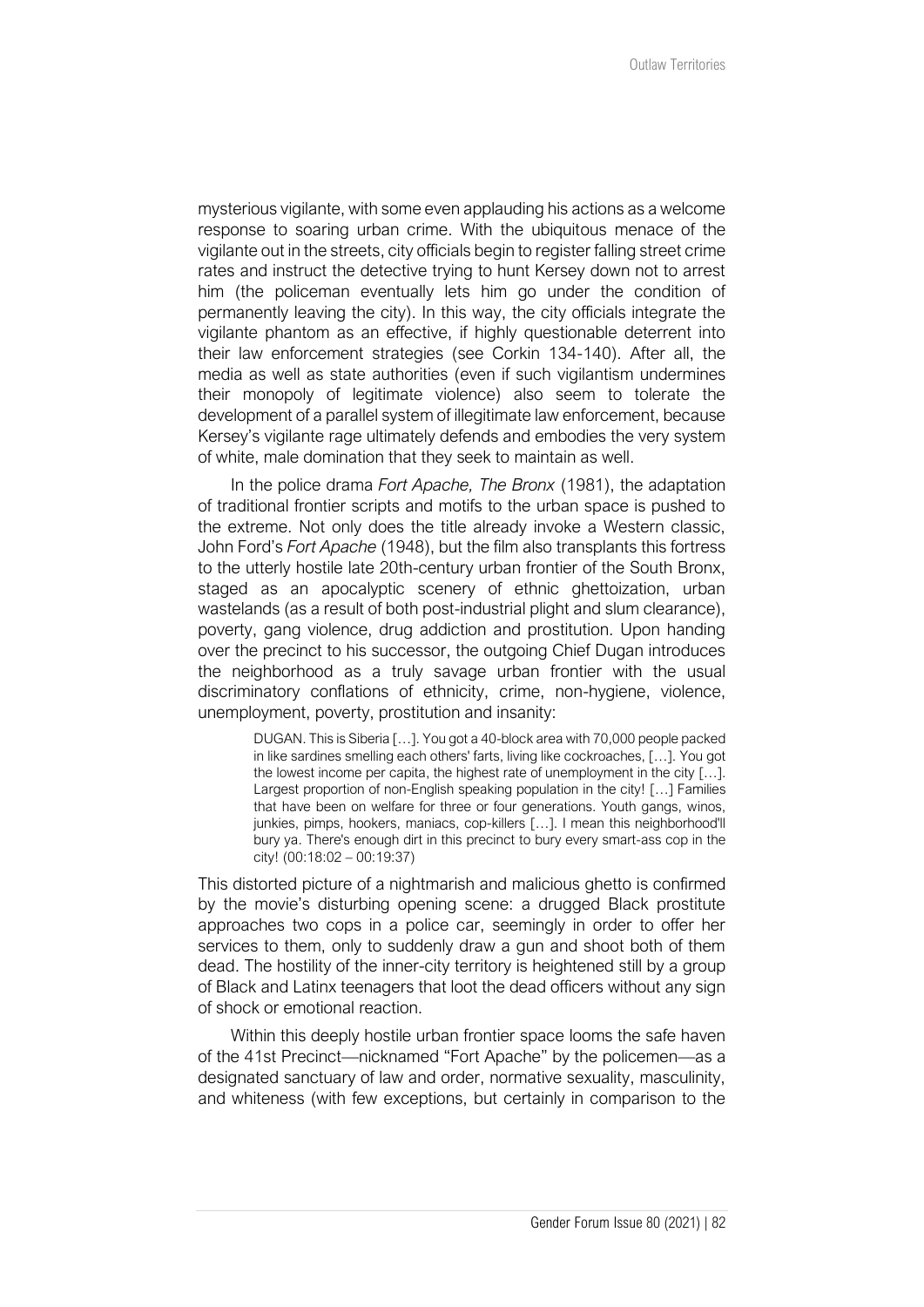neighborhood's overwhelmingly Black and Latinx population). Similar to its cinematic namesake, this urban fort has to be defended when attacked by 'savage' local hordes and is used as a base camp for forays into the dangerous territory by a brave police cavalry.<sup>5</sup> After a riot breaks out in the neighborhood following the new police chief's tough apprehension methods applied in the search for the murderer of the two cops, the precinct is actually besieged by an enraged mob, which can only be dispersed after the use of tear gas. The reference to the mythic frontier trope of the Alamo is as much evident here as the reference to a number of Western siege scenarios. They typically feature a small, but heroic and homogeneously white Anglo-Saxon community under competent male leadership defending their position against a superiority of either a villainous foreign army, outlaws or, most commonly, throngs of bloodthirsty Native Americans.

In accordance with the same ideological script, the 41st Precinct in *Fort Apache, The Bronx* represents a last stronghold of white, male state authority in a vast territory of non-white aggression and sexual nonnormativity. The entirely male police force therefore not only appear as rightful defenders of white superiority which has to be continually regenerated via sometimes excessively violent acts (tough apprehension policy and a murder committed by openly racist cops during a raid). While committed to this mission, they also pursue a much less obvious, but ideologically crucial quest of personal gender and ethnic regeneration. Male superiority not merely over the ethnic community is recurrently reinforced by the ultimately unsuccessful actions to hunt down the copkilling prostitute (the ultimate subversive agent in a cosmos of male dominance) that have the air of a retributive campaign against the whole community due to its extreme scope and violence. These collective acts of reclaiming male dominance over the ethnic ghetto are repeated on the personal level with regard to female bodies, such as Murphy's romance with a Latina nurse, his help in delivering the child of a Latina teenager (an quasi-colonial scenario with Murphy as the white savior) or his partner's pertinacious attempts to force his (white) virgin girlfriend into having sex with him. The racial perspective is also of relevance here, as most modern cop/vigilantes differ from their Anglo-Saxon frontier models in terms of their (recently overcome) ethnic minority status: the surnames of some of the most prominent cop/vigilante protagonists in 1960s to 80s urban crime films—Coogan (*Coogan's Bluff*) Curran (*Joe*), Callahan (*Dirty Harry*), Doyle (*French Connection*), Murphy (*Fort Apache*)—all point to their Irish origin and thus to an ethnic group in the U.S. not considered fully 'white' until well into the 20th century. In *Fort Apache*,

<sup>5</sup> Slotkin has also stressed that the movie "treats the violence of contemporary racial ghettos in terms of the standard cavalry/Indian paradigm" (634).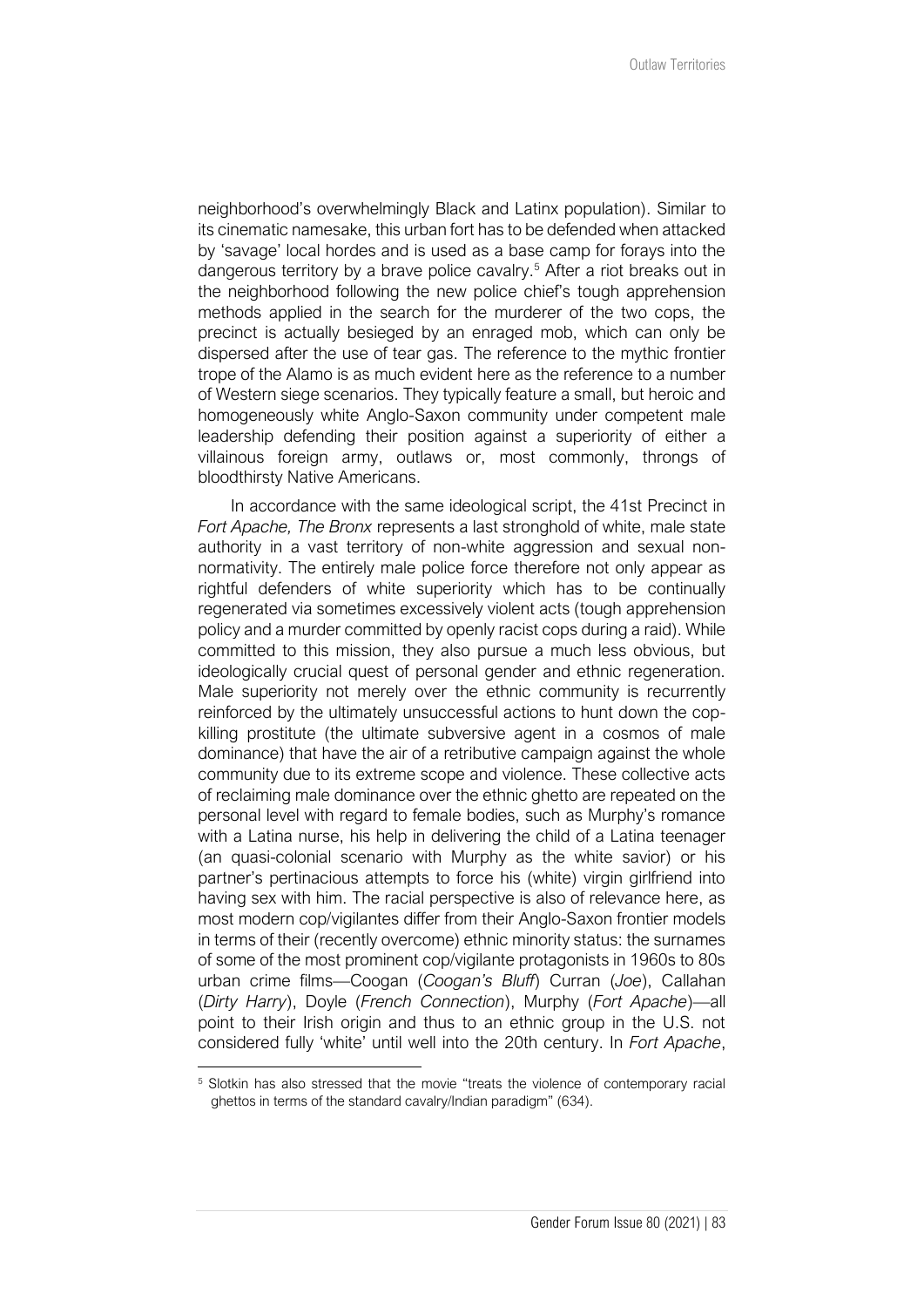Murphy and his Italian-American partner Corelli are fully aware of their ethnic heritage, which puts them into an intermediary position on the urban frontier: not quite white, but not really non-white either. Their police service on the urban ethnic frontier thus also serves them to redraw the line between a white urban establishment and its racialized others in ways that allow them to continually stress their own whiteness and loyalty to the state in opposition to a Black and Latinx inner-city community.

The logic of contesting and reclaiming the position of white, male authority is rendered obvious when taking a closer look at *Fort Apache*'s most disturbing and disturbingly clichéd character, namely Black prostitute and heroin-addict Charlotte. As the urban frontier's 'satanic savage' she is the malicious siren luring white cops and civilian suitors near her in order to violently kill them. Charlotte functions as the movie's plot trigger via her initial murder of the two cops and the ensuing largescale investigation. She is also central to the motif of the unsolved crime or rather to that of the unpunished delinquent, common to so many urban crime films of the time (such as the elusive attackers of Paul Kersey's wife and daughter in *Death Wish*). Charlotte herself is ultimately killed by a dealer whom she intended to make her next victim. With her body eventually disposed of in the roadside trash, her end proves both satisfactory and unsatisfactory in the sexist and racist logic of the contemporary urban crime film. Represented as the most malicious, transgressive urban reincarnation of the frontier narrative's satanic savage. Charlotte seemingly receives her 'just' fate when being consumed by the very ghetto violence that she herself represented. And yet her insidious crimes remain unsolved and she remains unpunished by the law. The movie's plot therefore denies any satisfactory retribution element in the sense of a reconstitution of white dominance over the nonwhite, female usurper. While her life is ended at the hand of a (non-white) man, she cannot be held to justice or overwhelmed by a white, male state authority and thus the very force she symbolically intended to undermine in her crimes.

Overall, many urban crime dramas seem to suggest that the urban frontier is far too "savage", its vice far too powerful and its endless chains of violent acts far too complex for any police force to properly solve crimes within the given political reality of inner-city laissez-faire and underfunding of urban law enforcement authorities. Given this situation, excessive police violence or even vigilante justice might arise as legitimate compensation. For all its obvious reiteration of frontier stereotypes and its political-ideological underpinnings, *Fort Apache, The Bronx* does not, however, amount to an entirely uncritical reflection of police work in the inner city. It problematizes excessive police violence through the case of two racist cops that kill a Puerto Rican teenager during a large police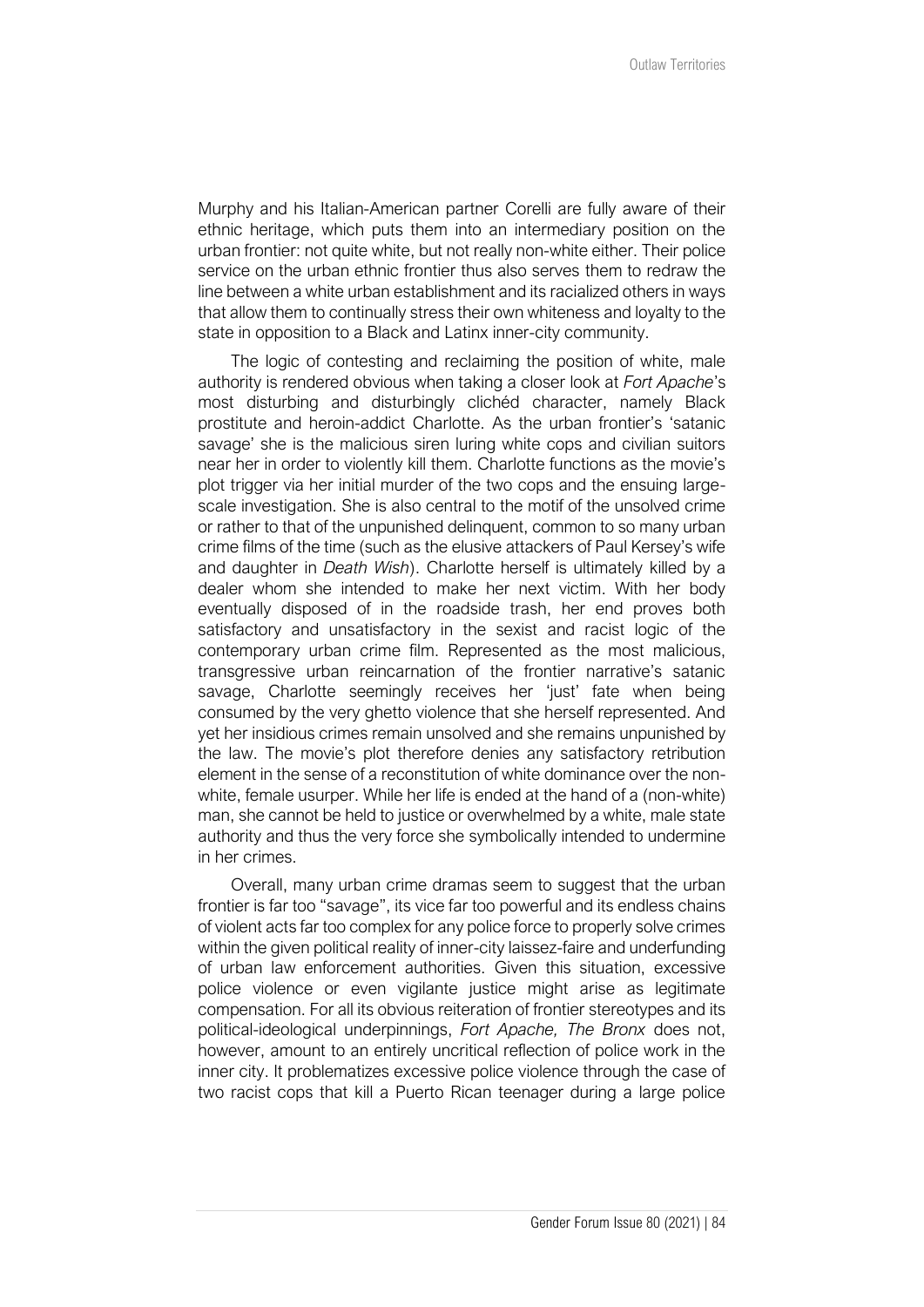operation by deliberately throwing him off a roof, an act that is ultimately reported by Murphy just before he himself quits his job in an air of absolute disillusionment. In his final discussion with the new police chief, Murphy also denounces his superior's confrontational police measures, which ultimately triggered the latest war-like clashes between officers and local mobs.

*Fort Apache* offers an early hint at, but also an early critique of toughon-crime ideologies and mass incarceration policies which were just beginning to become popular with American law enforcement authorities at that point, before attaining the status of common sense by the 1990s (see Parenti 69-89). In an earlier scene, Murphy mocks the new chief's mass apprehension scheme by hypothetically thinking it through to its logical end: "So the jails will be full, the neighborhood will be empty and you won't be one step closer to solving those killings," he notes (00:54:02 – 00:54:07). Unknowingly, Murphy here delineates a scenario which would recur first as part of a dystopian vision in another strand of urban crime films, but then came true in actual policies of mass incarceration that have been dominating U.S. law enforcement for the past thirty years. These policies emptied American inner cities of its young male Black/Latinx population by locking them up for excessively long periods of time, often for only minor offenses. With politically conservative agendas on urban crime (also popularized in these films) and policymakers in power, the state and its institutions—in particular a militarized police force, racially biased drug legislations and a penal system of mass incarceration—were able to reclaim a strong role in securing white male dominance (see Parenti 161-210, Alexander 59- 139). Yet even though such measures seemed to make individual vigilantism superfluous, the figure of the humiliated man seeking regeneration through violence on the urban frontier has not entirely vanished in popular media of the past forty years, be it only to stress and legitimize the ongoing necessity for a racially biased law enforcement system.

As outlined in this subchapter, mainstream urban crime dramas of that period prove to be deeply rooted in the narrative conventions and gender scripts of the frontier myth. While in many cases they appear to adapt these conventions in their racist and sexist logic of male regeneration through state-sanctioned or -tolerated violence rather uncritically to their contemporary urban situation, one should not overlook their revisionist potentials. Despite perpetuating many of the frontier script's problematic elements, urban crime films such as *Joe* (1970), *Taxi Driver* (1975) or *Cruising* (1980) also offer explicit critiques of their vigilante (anti-)heroes as reactionary, mentally unstable, if not psychopathic loners that project an imminent threat into their urban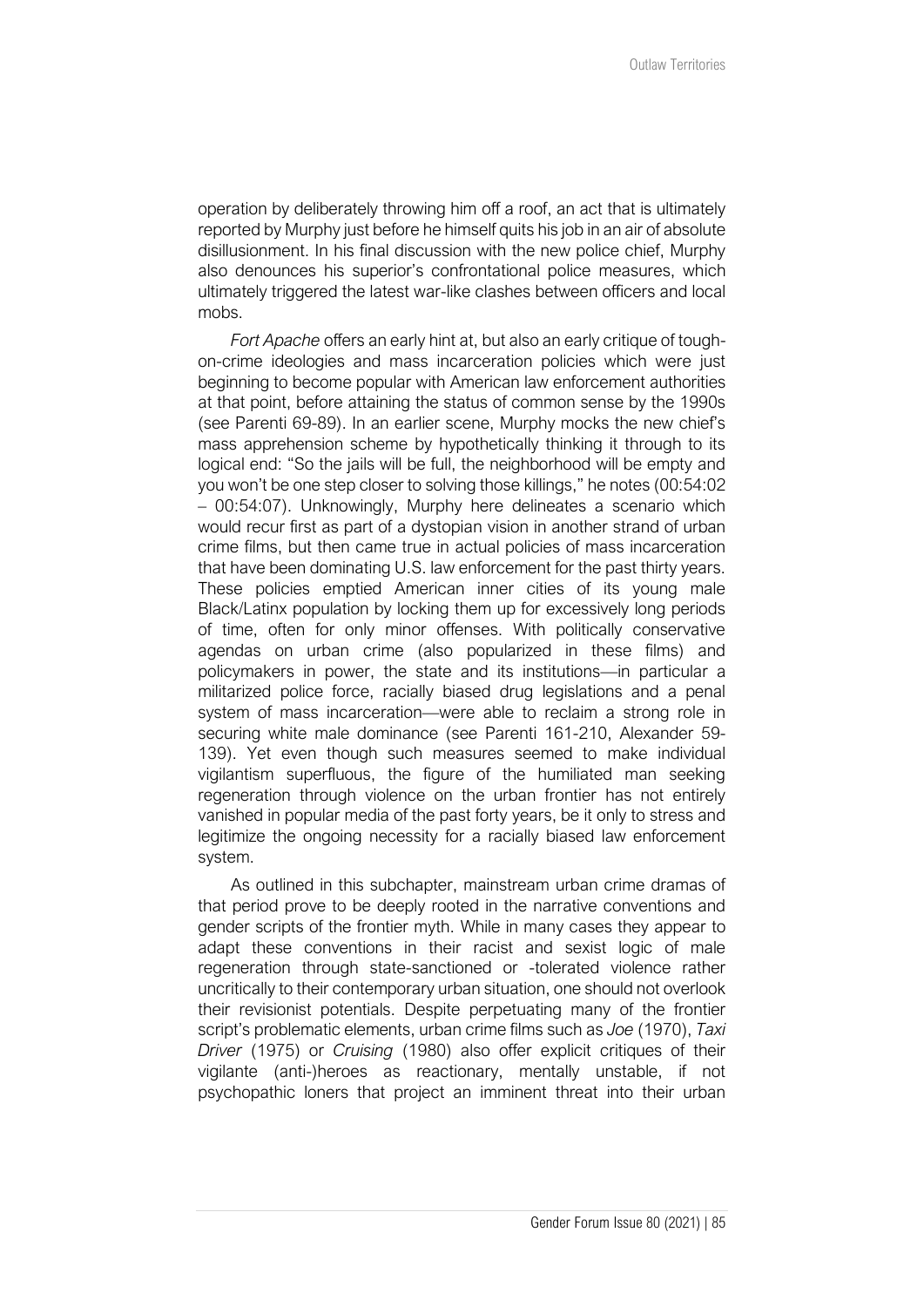environment in order to justify their eventual violence as a means to reclaim a position of white, male dominance.<sup>6</sup>

## 2. Black Subversions? Shaft, Coffy, Foxy Brown and the Ambiguous Race and Gender Legacies of Blaxploitation Cinema 1971 to 1979

The racist and sexist underpinnings of *Fort Apache*'s female satanic savage character Charlotte would have already been disturbing enough, if it were not for another striking symbolic dimension to this character which is crucially connected to the actress playing the role. Considering Pam Grier's prior film career as well as her significance for (Black) American cinema, her casting in the role of the malicious man killer haunting the ethnic ghetto suggests itself as a calculated decision by the filmmakers. In fact, Grier might be considered the most prominent female star of a cycle of 1970s films that came to be known as Blaxploitation cinema. These films with an often entirely Black cast focused mostly on urban crime narratives located within the Black American ghetto. In many ways, one might consider these films a variation of the mainstream urban crime dramas covered in the previous subchapter. Blaxploitation cinema partly emulated these mainstream urban crime dramas and thus also reinforced their problematic aspects, yet it also subverted their often blatantly racist undertones by telling its stories from a Black inner-city perspective, which is necessarily alien to the standard white cop and/or vigilante.

One of Blaxploitation's first great hits and still among its most prominent entries in film history was *Shaft* in 1971. It stars Richard Roundtree as Black private detective John Shaft who goes about his dangerous business in a crime-ridden Harlem and operates in between the conflict lines of a white police force, Black nationalists and mobsters. Shaft is a politically conscious Black man who has to face the violent reality of a largely mob-controlled Harlem—a place where the upwardly mobile Shaft no longer resides himself. Similar to many other films of the genre, *Shaft* reinforces a white mainstream's distorted image of the crime-infested, violent Black ghetto (see Corkin 74-96). Moreover, the character of Shaft embodies another racist stereotype that is a common and frequently criticized feature of Blaxploitation characters, i.e. his hypersexuality, showcased throughout the movie by his various sexual relations with a number of submissive women. Coupled with an often

 $6$  Also, it is true that the urban crime genre showcased more and more diverse detective teams during this period: the gritty white cop is often joined by a non-white or female partner, such as in *Starsky & Hutch* (1975-79), later installments of the *Dirty Harry* series or the *Lethal Weapon* films (1987-98), even though such ethnically diverse pairings also have a well-established frontier model in asymmetric cowboy and Native American teams, such as most prominently Lone Ranger and Tonto.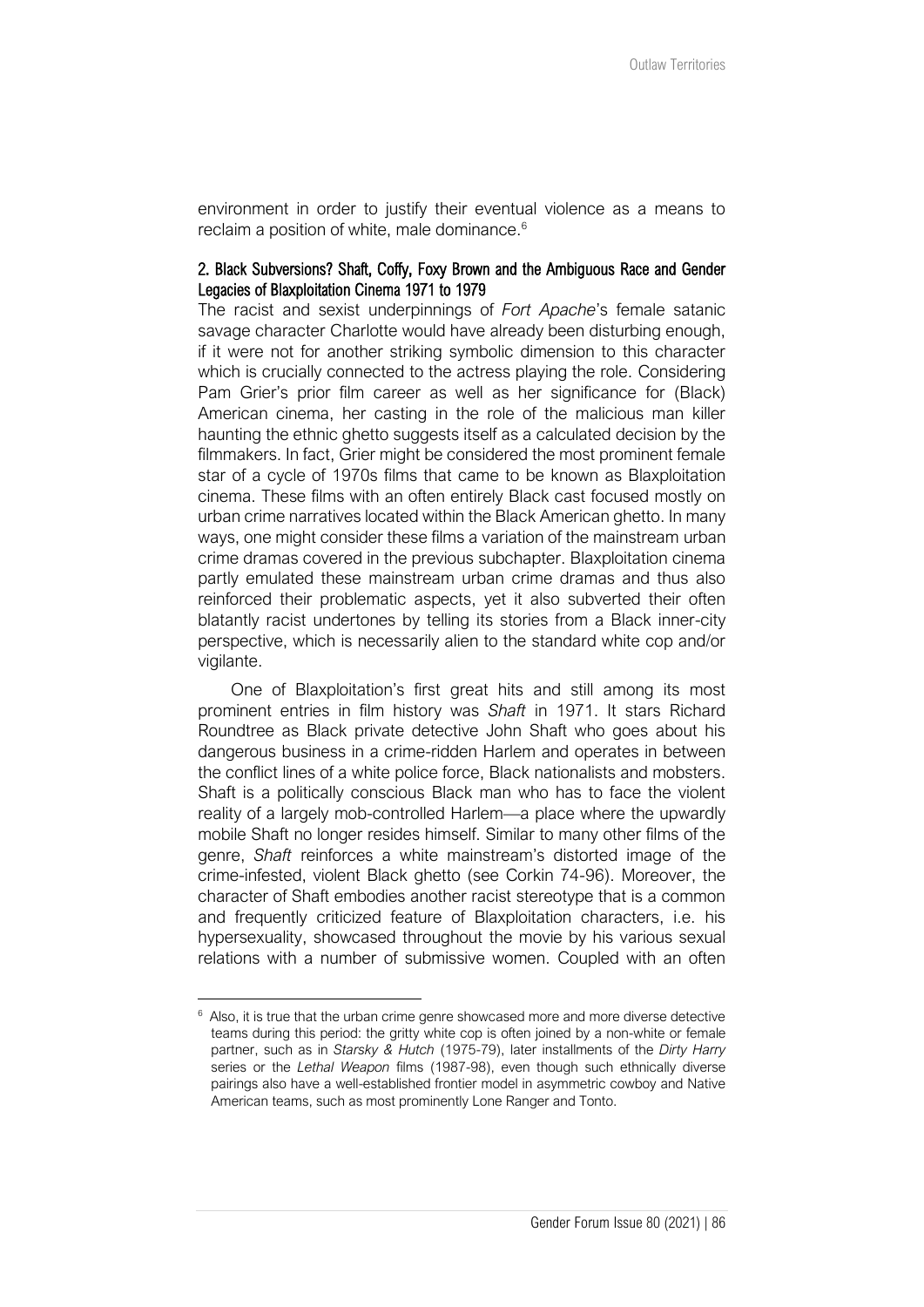openly misogynist machismo attitude, Shaft's exposed hypervirility may be read as part of his empowerment as a discriminated Black man. Yet, it is also a harmful reinforcement of a common racist stereotype of Black masculinity. Shaft is thus complicit with his white movie doubles in regenerating a subordinated masculinity into a hegemonic one via his continual dominance over a number of both Black and white women.

Yet the genre also proved open for subversive gender politics. Blaxploitation certainly reached its emancipatory prime with *Coffy* in 1973 and *Foxy Brown* in 1974, featuring Pam Grier as the eponymous streetwise female vigilantes. These vigilantes single-handedly fight against ruthless drug and prostitution cartels responsible for the drug addiction or murder of people close and dear to them. Distinct from normative roles as mere companions to heroic men, love interests or damsels in distress, assigned to women in mainstream urban crime dramas, Blaxploitation films offered the opportunity for presenting Grier's characters as sexually objectified, yet also and most importantly empowered female action heroes. This kind of character was unheard of in American mainstream films and even rare in the exploitation cinema of the time. Film posters for *Foxy Brown* introduced their iconic heroine with the words: "Don't mess aroun' with Foxy Brown / She's the meanest chick in town!", while the movie trailer presented Grier, already fully identified with her vigilante role in *Coffy*, as "that one-chick hit-squad." Already the movie's advertisement thus conferred crucial characteristics of the male white frontier hero and his 1970s urban heirs, such as self-reliance, aggressiveness, ingenuity and a defiant willingness to take the law into his own hands, onto her female character.

Wearing an afro hairdo, speaking in Black English Vernacular as well as harboring a vindictive sense of justice when met with racist humiliation, Grier's character is equipped with a specific Black Power style and ethos. But her urban frontier heroism is also coupled with and extended by a specific female performativity<sup>7</sup>, which is necessarily inaccessible to or deemed unsuitable for the male urban detective or vigilante. Surely, Grier's characters do not break with a heteronormative sexuality and the often-voyeuristic staging of her body clearly is intended to cater to the male gaze, i.e. the assumed viewing pleasure of a heterosexual, male audience. And yet, her film personas are able to make strategic use of their female sexual appeal as well as a range of normative female behavior scripts in order to come close to the male objects of their revenge. In fact,

 $7$  This term is used in the Butlerian sense that gendered behavior is not rooted in one's biological sex, but rather in the endlessly reiterated, quasi-theatrical performance of codified gender scripts for men and women. Subversive performances in contradiction with one's born-with sex are thus possible, but practically scarce as such acts are continually met with rejection and sanctions in most social contexts.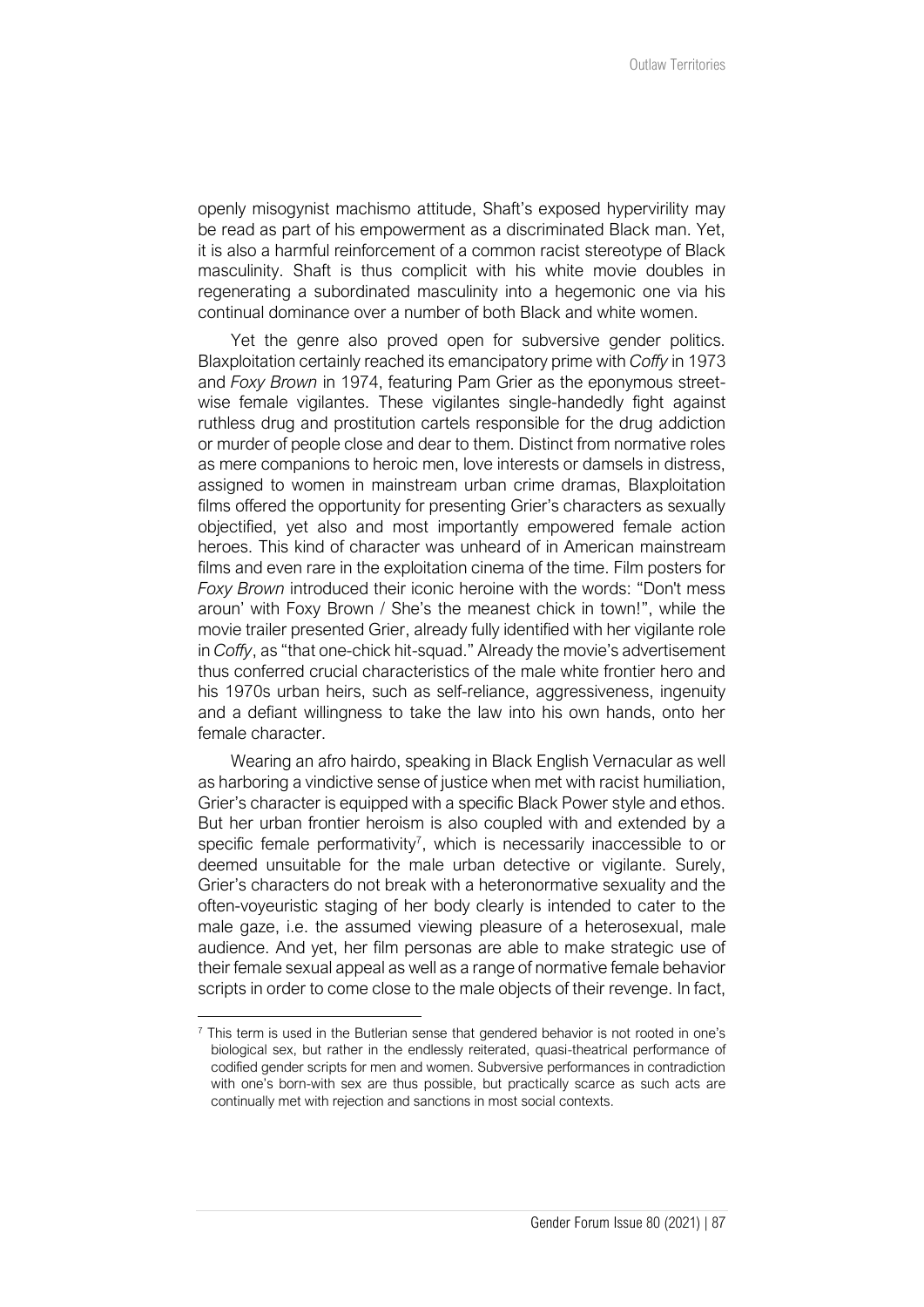that very modus operandi might be described as Coffy and Foxy's most common strategy on their vigilante missions: in both movies, Grier's characters impersonate prostitutes<sup>8</sup> and specifically adapt their appearance and behavior to the preferences of white dealers, pimps and mobsters.<sup>9</sup> In this way, they are able to attract their attention and come as close to them as possible, only to suddenly transform from submissive sex objects and thus vehicles for male regeneration into 'phallic' vigilante avengers that gun their victims down without remorse.

The confusingly quick shifts of 'phallic power' from white crime boss or henchman to the Black female vigilante-gunslinger that recur as climactic moments in these films may be seen as their ideologically most subversive moments as they embody the violent disruption of common hierarchies of race and gender. After having overwhelmed all henchmen at the end of *Foxy Brown*, Grier's heroic character arguably performs the most blatantly phallo-clastic act in Blaxploitation cinema by handing the white female head of the drug and prostitution cartel a jar with the cut-off genitalia of the latter's racist boyfriend-accomplice.

As much as Foxy is stylized into the agent of a Black, female or even feminist subversion and usurpation of white, male domination here, her Black vigilantism in contrast to the male vigilante is not motivated by a need to reclaim a seemingly lost position of gendered power and dominance. She is not per se interested in undoing gender inequalities and stereotyped performativities (as can be seen in her normative behavior towards her boyfriend and her willingness to perform as a prostitute). Rather her subversive vigilante acts originate in a (maternalistic) urge to seek personal justice for her boyfriend's death. They also originate in her urge to free the Black community from organized crime. Despite the fact that her boyfriend operated as an undercover police agent, she cannot count on the help of a legitimate law

<sup>&</sup>lt;sup>8</sup> In general criticized for exploiting Black culture by way of "reconfirm[ing] white expectations of blacks [so as to] […] repress and delay the awakening of any real political consciousness," Blaxploitation films like *Coffy* and *Foxy Brown* may also be accused for inviting a double exploitation in the light of gender concerns (Guerrero 93). Not only are Grier's heroines visually exploited by way of a sexually objectifying staging, but even on their plot levels both movies involve the protagonist's deliberate and seemingly unproblematic self-exploitation by temporarily working or at least performing as a prostitute as a central strategy on her vigilante quest.

<sup>&</sup>lt;sup>9</sup> A crucial feature of these Black inner-city counter-narratives seems to be the fact that the criminal organizations suffusing and intoxicating non-white neighborhoods with drugs, violence and prostitution are headed by (often openly racist) white men or women, yet aided by villainous and—at least from the perspective of a Black Power vision of ethnic solidarity—also treacherous and corrupted members of the Black community. One might even argue that the Black vigilante's struggle against white mobsters can be read as a regeneration of Black ethnic identity through violence or rather defense against white villains and oppressors.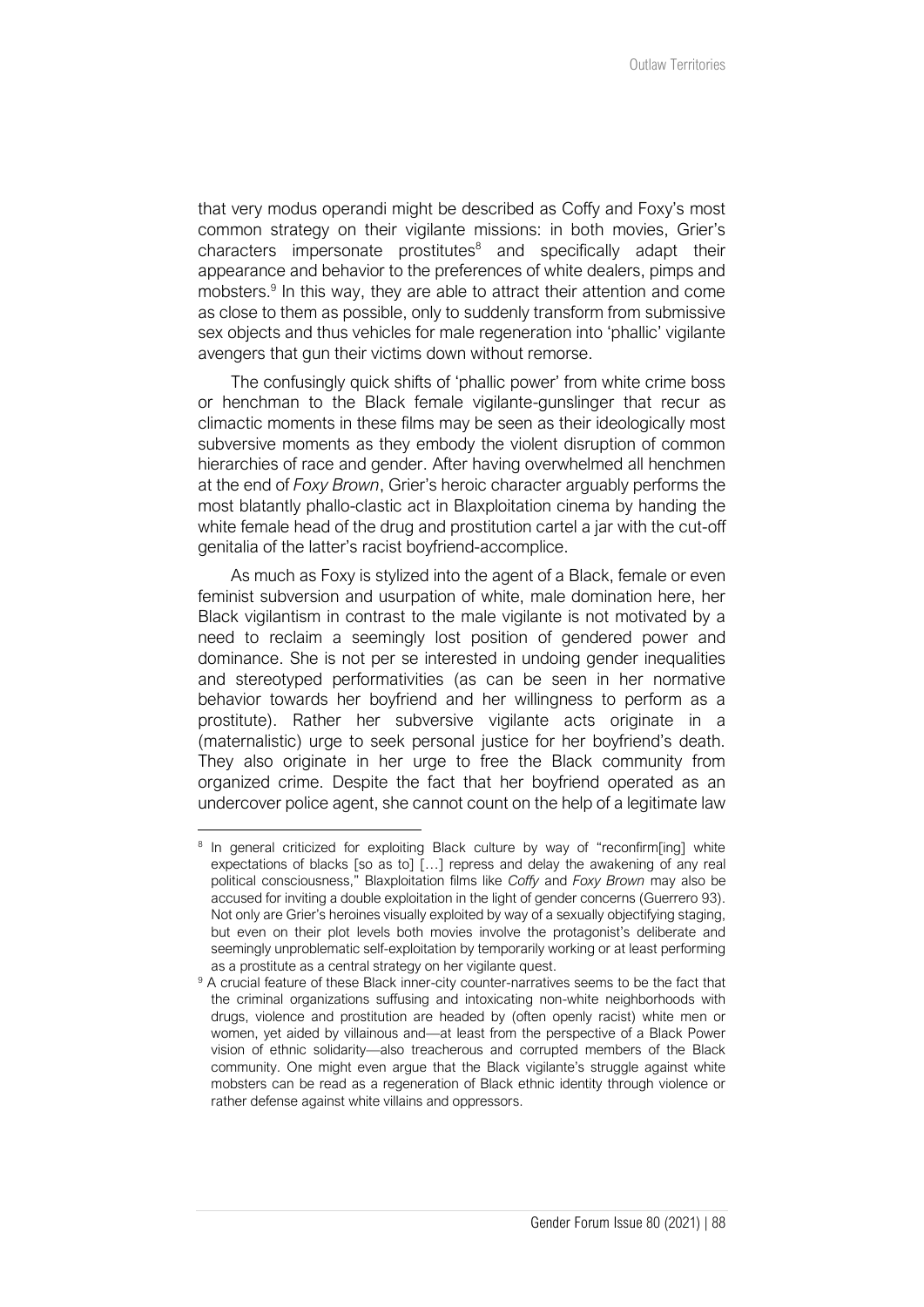enforcement that is unable or even unwilling to serve the Black community. In fact, the police are revealed to be customers of and thus involved with the very drug and prostitution ring Foxy seeks to be bring down. After undertaking her vigilante mission alone for a long time, she finally enlists the help of a Black Panther group. Only ethnic solidarity, it seems, can help the black vigilante on his or her quest for personal justice—without the help and often also against the agents of a racist, violent and corrupt state.

The very image of the Black female castrator and usurper of white male power that uses her female and 'exotic' appeal to lure male victims near her only to kill or humiliate them ultimately returned monstrously in the figure of cop-killing prostitute Charlotte within the male urban crime universe of *Fort Apache, The Bronx* in 1981. Grier reappears in her wellknown role as an objectified (fake) prostitute with her attract-and-kill tactics, but this time not as a heroic vigilante empowered both as a woman and as a member of the Black community. In the racist and sexist logic of the mainstream urban crime script, subversive characters like Coffy or Foxy Brown can only be read as vicious threats to white male superiority, seductive succubi haunting the inner city that need to be exorcized by the guns of white policemen. By casting Grier in a distorted and ideologically reinterpreted version of her signature role, *Fort Apache* works to undo the emancipatory ideological rewriting of the urban crime narrative attempted in Blaxploitation's most daring moments. Furthermore, it opens up the harrowing vision of what might have happened to Coffy or Foxy within their inner-city homelands not only after the end of Blaxploitation and Black Power (at least the end of its heightened cultural visibility), but also in the light of the actual transformation of several urban ghetto communities into virtually apocalyptic wastelands by the late 1970s and 1980s. Reduced to a barely conscious and sexually exploited heroin-addict randomly murdering white men, Charlotte lurches through the literal and metaphorical debris of a broken community. Ultimately, her fate is a scenario that proves Coffy's heroic one-woman vigilante quest for avenging her sister's addiction and cleansing her community from crime, drugs and sexual exploitation devastatingly unsuccessful.

# 3. Outlaw Nations: Spaces of Coercion and Illusion in the Dystopian Gang Film 1979 to 1983 / 1996

As Blaxploitation cinema came to its end by the late 1970s another set of films based on the basic premises of urban crime cinema came to the fore. Similar to Blaxploitation films, this new group of sci-fi-esque films typically revolved around (ghettoized) urban gangs. Set in a near-future dystopian U.S., these speculative films reiterated and reinforced some of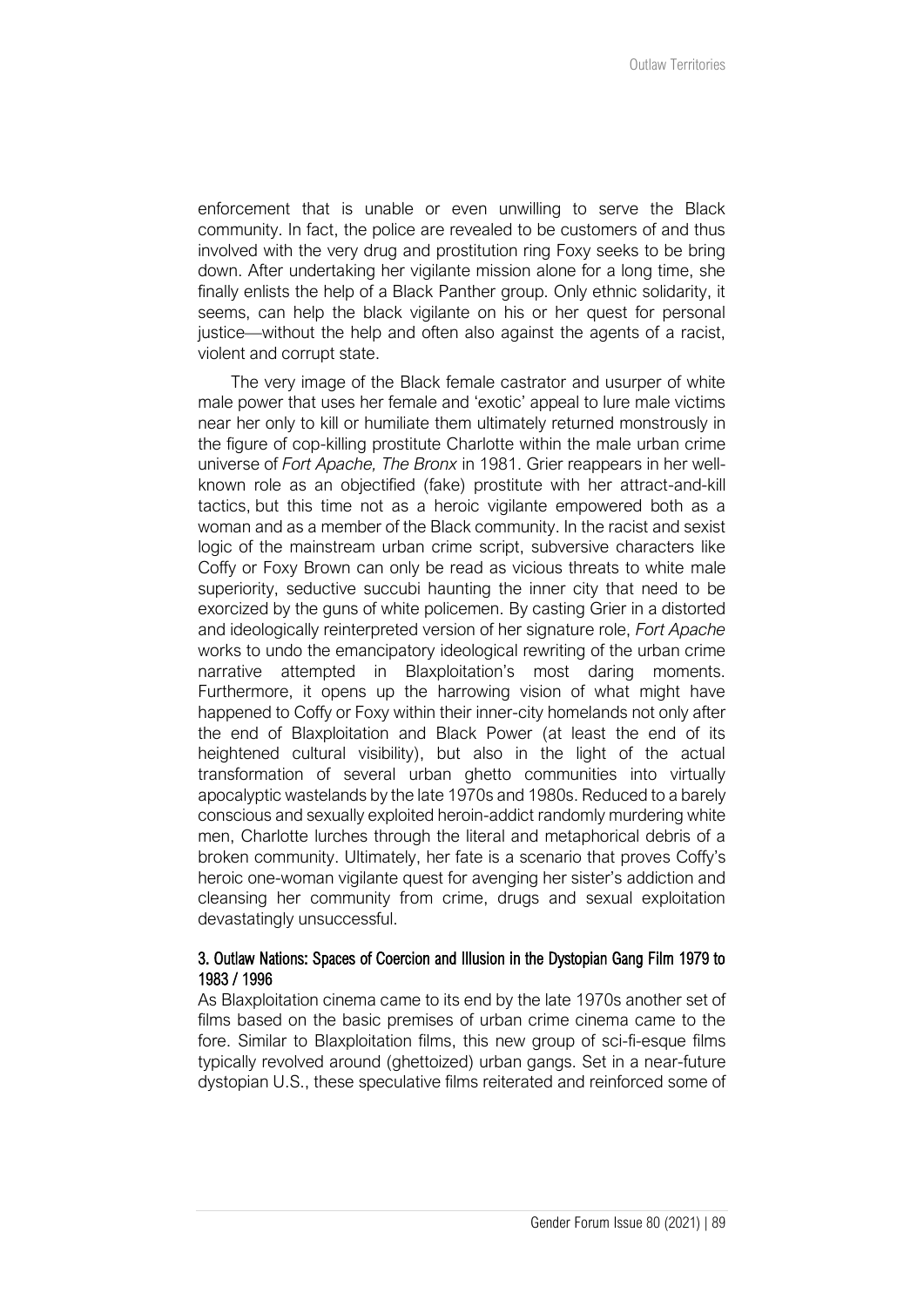the tropes and archetypes of the mainstream urban crime genre, but also questioned and subverted its fundamental ideological script in crucial points. The dystopian gang film's seminal installment was Walter Hill's 1979 movie *The Warriors*, whose key character types and aesthetics were imitated by most if not all other movies of that movie cycle. Set in a nocturnal NYC of the near future, the film follows the eponymous youth gang in their quest to return to their home turf in Coney Island, after a citywide gang gathering in the Bronx, defending themselves against attacks from both the police and rivaling gangs. *The Warriors* and its premise of a (potentially) gang-controlled city outnumbering the police three to one might, in fact, reinforce mainstream urban crime cinema's most nightmarish inner-city scenario, such as it is suggested in *Death Wish*, for instance. At the same time, this gang movie is marked by a significant qualitative difference in its choice of protagonists, as it shifts the viewer's perspective from that of the male white cop and/or vigilante to that of his abjected enemies, namely youthful, racially mixed street gang members. In doing so, the movie invites its audience to sympathize with the very villains or scapegoats of the dominant urban crime narrative, such as it was known from both fictional media and real-life political discourse. Thereby, films like *The Warriors*, but even more so the two *Escape* films (see below), allow their viewers to experience and question the media's and the state's increasing abjection strategies in the service of defining a white position of superiority from the very perspective of the abjected others. Targeted at a younger audience, the street gang personnel of *The Warriors* and similar movies also proved appealing because of their often playfully exuberant fashion styles. Largely reminiscent of certain contemporary sub-, youth or sports cultures, they also served to mark their ideological position within the frontier-shaped mainstream urban crime antagonism.<sup>10</sup>

Clearly influenced by *The Warriors*' subcultural style, John Carpenter's *Escape from New York* (1981) embedded the basic urban gang crime scenario within a larger, politically as well as ideologically provocative narrative framework: in Carpenter's dystopian vision of the year 1988, the United States is not only caught up in a Third World War, but has also answered skyrocketing domestic crime rates by transforming into a police state and adopting drastic mass incarceration schemes. As a consequence, the entire island of Manhattan (already established as a shady, gang crime-ridden horror land in 1970s urban crime cinema) has

<sup>&</sup>lt;sup>10</sup> One member of the Warriors literally does so by not only naming himself Conchise after the famous Apache chief, but also by wearing feathers and other adornments that symbolically link him to the Native American tradition. Some of his fellow gang members follow in the same frontier tradition with names like Cowboy or the gang position of "War Chief."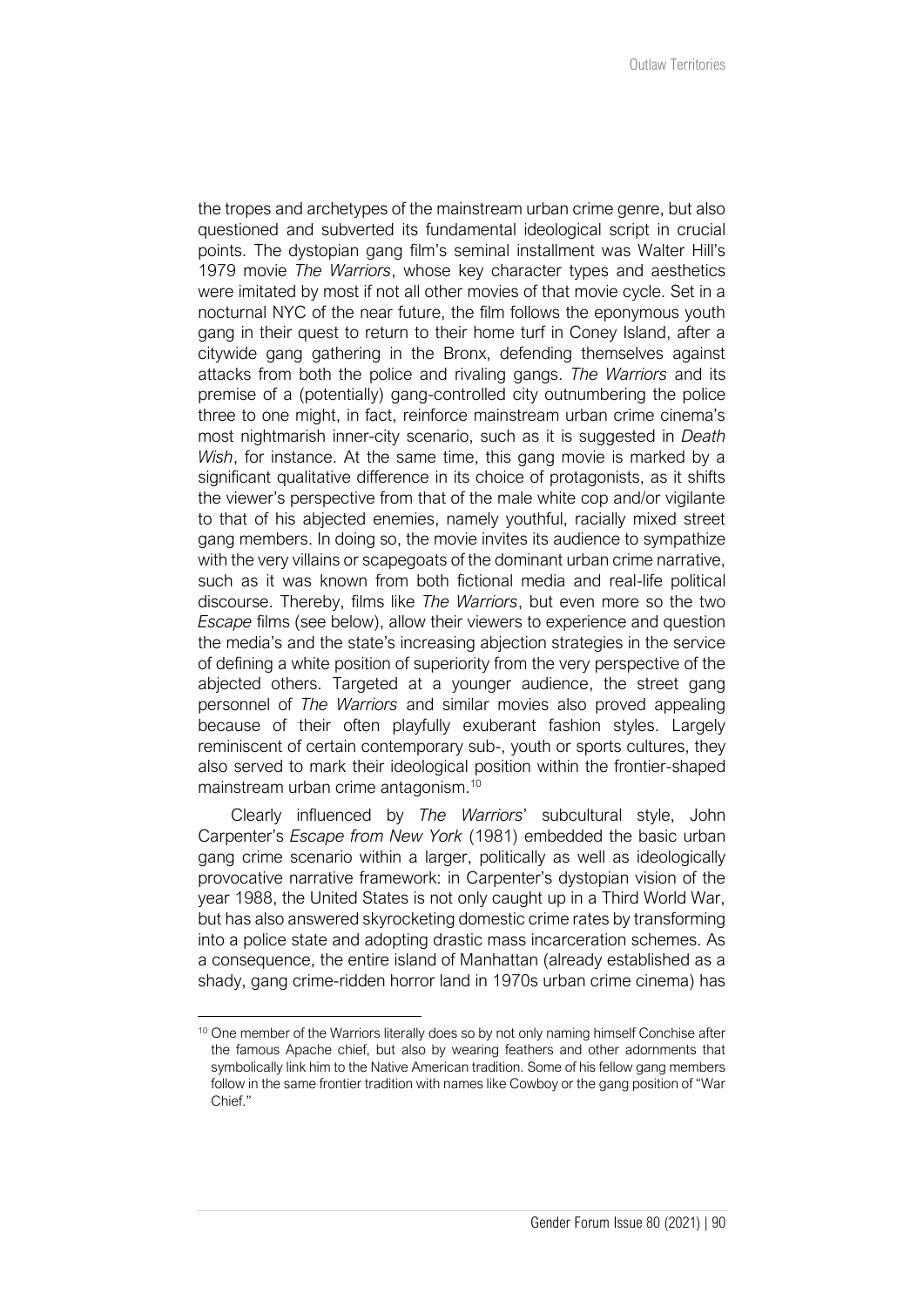been turned into a heavily fortified maximum-security prison meant to house the country's exploding number of criminal subjects. Manhattan Island is less a correctional facility, though, than an early modern asylum for locking up everyone deemed undesirable by a future American society. As each inmate is sentenced to lifetime imprisonment, there is neither a social will nor a chance for personal rehabilitation ("The rules are simple. Once you go in, you don't come out"  $(00:03:49 - 00:03:54)$ . <sup>11</sup> This crude, yet effective solution to unmanageable urban crime has established a seemingly contradictory blend of heterotopias in the Foucauldian sense: at first sight, the prison island represents a space of absolute compensation and coercion by way of its heavy fortification and surveillance via helicopters and watchtowers on the opposite shorelines. At the same time however, it also is a space of total illusion and subversion as the prisoners are basically free to do whatever they please in the emptied-out urban spaces of Manhattan. Carpenter was very careful in fashioning the semi-political entity that has formed within the walls of the prison island, this literal nation of outlaws, as an almost complete illusion heterotopia, an upside-down reflection of mainstream American society. Ruled by the Black Duke of New York, this multiracial prison society is composed of all sorts of non-normative individuals free to express themselves in all sorts of playful subversions of race, class and gender dichotomies and hierarchies. Subversions in the field of gender, however, are not as thoroughly explored here as they are in the movie's 1996 sequel *Escape from L.A*.

Released fifteen years after the initial movie, *Escape from L.A.* (1996) featured an almost identical, but also crucially radicalized scenario that reflected major political events and developments of the past years, such as the rise of the Religious Right, the L.A. race riots of 1992, the increasing militarization of law enforcement (prisons in the movie are controlled by an army-like United States Police Force) and an

<sup>&</sup>lt;sup>11</sup> The idea of locking up each undesirable individual in one place as imagined here bears a striking resemblance to the early modern era's ideology of the 'Great Confinement', of incarcerating a sizable number of people deemed 'amoral' (only with the difference that in early modern times, the 'inmates' were actually supposed to be 'corrected' by way of hard work and religious instruction), as it was famously described by Foucault: "The walls of confinement actually enclose the negative of that moral city of which the bourgeois conscience began to dream in the seventeenth century; […]. In the shadows of the bourgeois city is born this strange republic of the good which is imposed by force on all those suspected of belonging to evil […]. From […] the opening […] of the first houses of correction, and until the end of the eighteenth century, the age of reason confined. It confined the debauched, spendthrift fathers, prodigal sons, blasphemers, men who "seek to undo themselves," libertines" (Madness 57). The early modern asylum thus served the same purpose of moral self-definition via abjection of everyone deemed amoral that also defines the future U.S.s' relation to its prison islands in the *Escape* films.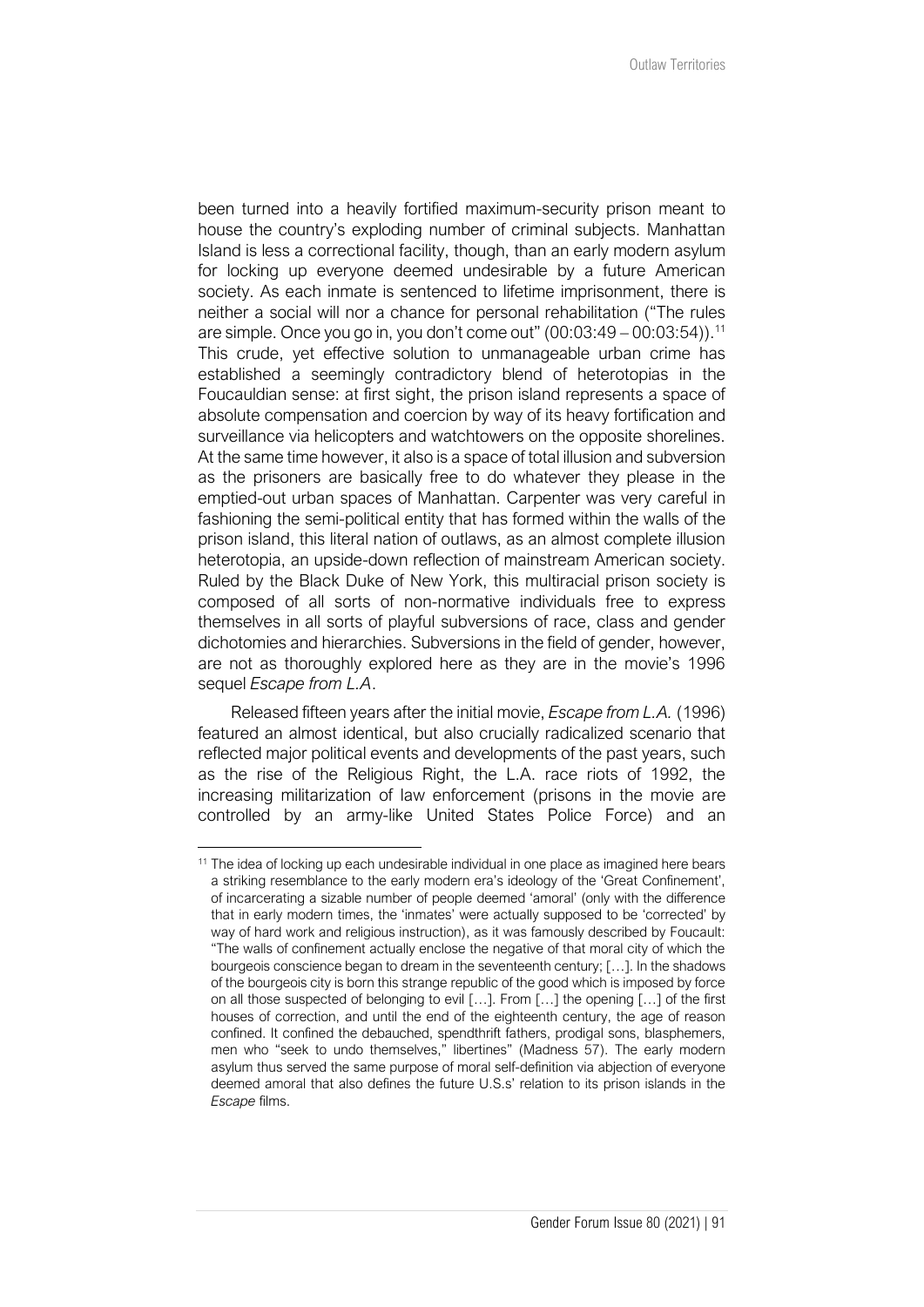exacerbated mass incarceration policy that had turned into the dominant American penal paradigm by the mid 1990s. In Carpenter's updated scenario, the U.S. has transformed into a theocratic regime ruled by an evangelical president for life modeled after prominent pastor and televangelist Jerry Falwell. Following a massive earthquake, central Los Angeles has been separated from the mainland. This new inner-city island is subsequently remodeled into another vast, walled-off prison city, which functions as a "deportation point for all people found undesirable or unfit to live in the new, moral America"  $(00:04:17 - 00:04:24)$ , namely everyone non-white, non-Christian, non-heteronormative or socially liberal.<sup>12</sup> Politically, this "island of the damned" is a no-man's-land, which no longer forms part of the U.S. and its resident-inmates have been stripped of their citizenship. And still, for those confined in it, this urban mega-prison also represents a heterotopic sanctuary, a safe haven, indeed a "dark paradise" (as the protagonist calls it) for actualizing their non-hegemonic identities as well as for establishing political entities and cultural forms not based on normative codes of race, class, gender, religion or sanity. In conversation with the two movies' rugged protagonist, Muslim woman Taslima points out this paradoxical freedom within incarceration that many of her inmates seem to share:

> SNAKE. Why are you here? TASLIMA. I was a Muslim in South Dakota. All of a sudden, they made it a crime.<sup>13</sup> SNAKE. I mean, why did you stay? You can go south, Mexico. TASLIMA. L.A.'s still the place, Snake. If you think what's happened on the other side of the world. That's the prison. This is the only free zone left, anywhere. SNAKE. Dark Paradise… TASLIMA. At least we get something out of the deal. A girl can still wear a fur coat if she wants to, for example. No, once you figure out this place, it's really

Both speculative movies stress their prison cities' subversive racial politics when presenting non-white characters to hold the most powerful positions within their outlaw nations. They do so by featuring the Black Duke of New York and the eccentric Latino communist revolutionary Cuevo Jones, outwardly modeled after Che Guevara, even though these characters are otherwise not depicted as specifically sympathetic or progressive individuals. In *1990: The Bronx Warriors* (1982), an Italian

not so bad. (00:46:47 – 00:47:28)

<sup>&</sup>lt;sup>12</sup> Carpenter's vision of vast inner-city prisons seems to eerily fulfill Paul Kersey's colleague's fascist dream of locking up a demonized urban underclass identified with uncontrolled street crime into concentration camps in *Death Wish* (1974).

<sup>&</sup>lt;sup>13</sup> Taslima's fate not only foreshadows the discrimination of the US Muslim population after 9/11 as well as during the subsequent wars in Afghanistan and Iraq, but her entire persona breaks with common gender stereotypes about Muslim women as meek, traditional, religiously conservative and dependent on men.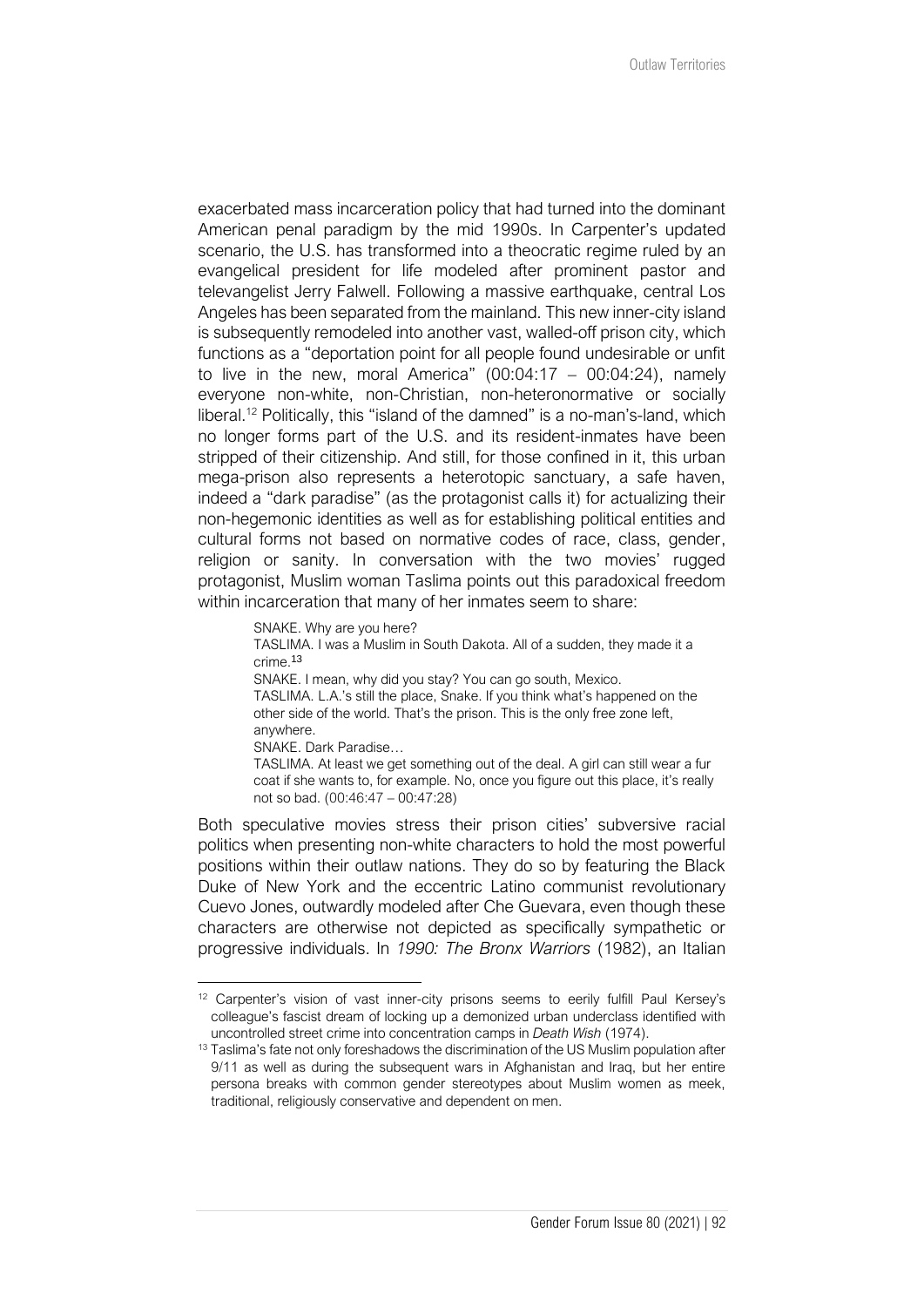movie pastiche of both *The Warriors* and *Escape from New York*, the Bronx is staged as a vast gangland no longer under the control of any state forces. Indeed, a Black man and a white woman, nicknamed "The Ogre" and "The Witch" feature as its most powerful (semi-)political agents. Yet despite these characters' efforts to single-handedly head the prison society, their positions are continuously contested and undermined by other less powerful gangs. After all, these non-white leader figures, especially the ones in the *Escape* films, prove to be imitators of their white counterparts outside the prison or, for that matter, the mainstream white vigilante: in their desperate urge to political and male superiority, they frequently draw on excessive violence against and spectacularized punishments for everyone defying their dominant position. And yet, their regenerative use of violence or compensatory 'state' rituals is not based on common hierarchies of race and gender. As non-whites<sup>14</sup> among other non-whites or non-conforming individuals, they can only demand allegiance. Such allegiance, however, is hard to enforce within a territory that still remains an urban frontier, an illusion heterotopia, where everyone "figur[ing] out this place" can "get something out of the deal", to echo Taslima's words. Despite their obvious insecurity and disorder, these cinematic prison communities evoke a different, more inclusive notion of America, the state, or even the frontier than their real and fictional counterparts outside the prison walls. Indeed, the latter societies' selfimage has long been founded on the very paradigm of racial exclusion and polarization that has, among other things, led to an excessively inflated prison population.

The overall dystopian scenario of Carpenter's *Escape* films might be deemed their most intriguing and politically subversive part. Yet, when read as a critique of conservative discourses on race, gender, crime and incarceration, their characters and plot elements turn out to be rather generic and also operate along well-trodden frontier paths. In both movies, the original 1981 one and its 1996 sequel, important political figures (the President and the President's daughter, respectively) have been kidnapped and smuggled into the inner-city prison islands, thus formatting their plots as standardized captivity/rescue narratives. The (anti-)hero chosen to perform these dangerous rescue missions is former Special Forces war hero Snake Plissken, a traditionally masculine, heterosexual white man who has, however, fallen from grace after being convicted for robbing the Federal Reserve. With his athletic stature,

<sup>&</sup>lt;sup>14</sup> Each of these gang movies seems to deliberately reference the subversive race and gender legacy of Blaxploitation cinema by casting one of its stars in a role of authority, namely Isaac Hayes as the Duke of New York in *Escape from New York*, Fred Williamson as "The Ogre" in *The Bronx Warriors* and Blaxploitation's female star Pam Grier as transgender gangster boss in *Escape from L.A.*.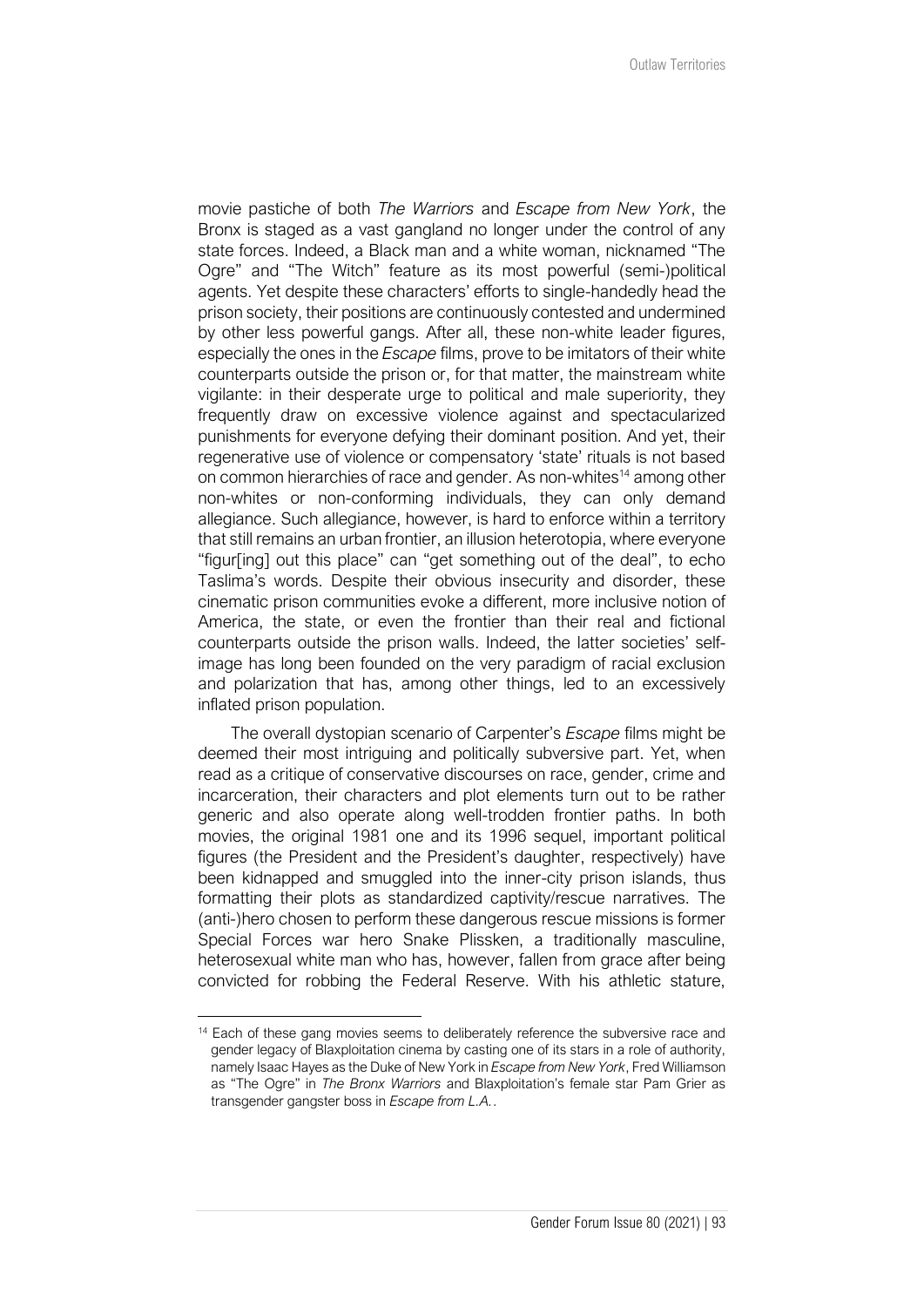superior strength, practical ingenuity and cynical, monosyllabic ways, Snake likely embodies the most perfect modern-day reincarnation of the mythical cowboy figure in all urban crime/action cinema. And yet: not only is it difficult for the viewer to fully sympathize with an always moody, psychologically hermetic Snake. He also differs from most urban cop/vigilantes heroes of the time in terms of his ambiguous, never fully transparent allegiance to either the state or the demonized inner-city 'savages.' Once a distinguished representative of the state's military power, he has now turned to criminal activities and awaits his punishment by the state. For this state, however, he is nothing more than a means to an end, namely freeing the President (1981) or the President's daughter (1996) from the hostile prison netherworld.

When roaming the prison city, Snake appears to be an utter alien, clearly uncomfortable, if not even resentful to the inmates' non-normative 'freakiness' which could not be further away from his own reclusive and controlled masculinity.<sup>15</sup> As his—always defensive—violence against attacking prisoners and his credit as a well-remembered war hero serve to confirm Snake's dominant male position, he does not have to resort to compensatory violence against a racially and sexually diverse prison community. And even though on an official state mission, he bears no special allegiance to a state that (mis)uses him for its own purposes. He thus proves to be a less ideologically charged (modern) frontier hero than the manly, Anglo-Saxon warrior, animated with notions of racial and masculine superiority, as he was defined by Roosevelt and Wister in the late 19th century. It is because he is his own master free of racial and state allegiances, that he is willing and able to team up with a whole range of inmates in order to secure his own life and freedom—alliances which would be neither imaginable nor viable in the racist and sexist logic of standard urban crime scenarios. In New York, a white, heteronormative Snake relies on the help of the aged taxi driver "Cabbie", non-hegemonic male scientist "Brain" and his girlfriend Maggie. In Los Angeles, he cooperates with an even more diversified group of inmates, namely aged

 $15$  In both movies Snake's male body and heteronormative gender identity frequently 'comes under attack' both literally and metaphorically: he often becomes the object of various inmates' hetero- and homosexual desires and thus has to fend off several advances. On other occasions, his body is also literally in danger of being taken apart in brutal fights. Yet none of these confrontations appears to be as disturbingly dangerous to him than his capture by the Surgeon General of Beverly Hills in *Escape from L.A.*. His own face a mere surgically reinforced mask, the general intents to 'farm' Snake and Taslima's bodies for specific organs and skin parts in order to provide his oddly disfigured patients, mere pastiches of foreign skin and body parts, with fresh tissue. This imminent mutilation threatens to turn Snake, just like the surgeon's other patients, into a patchwork of skin tissues and organs transferred back and forth from both male and female bodies, thus causing a literal transsexualization of his pristinely male body as ultimate safeguard of his heterosexual identity.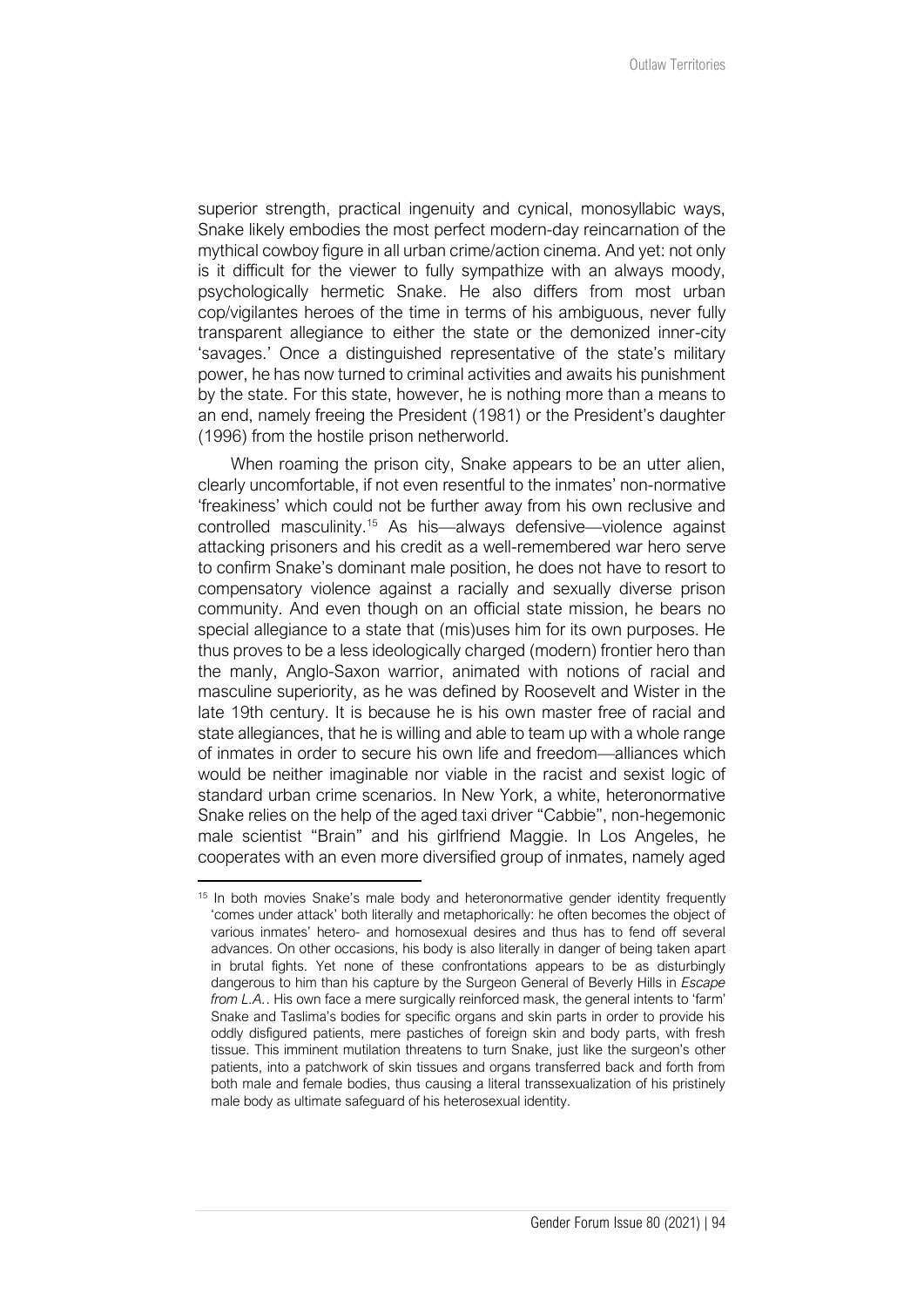hippie-surfer "Pipeline", geeky non-hegemonic "Map to the Stars Eddie", self-reliant Muslim woman Taslima and trans woman of color Hershe Las Palmas together with her East Asian guards.<sup>16</sup>

Snake's relation with Hershe, played by Pam Grier and the movie's most clearly identifiable transsexual character, seems to be the most complex one among these and invites a number of interpretations: Snake and 'Carjack Malone' (Hershe's former male name) share a history as partners in crime until Carjack framed Snake during a joint coup some years ago. In the meantime, Carjack has been convicted and deported to the L.A. prison island, where, now living as Hershe, she has since established herself as a powerful gang boss residing in the dilapidated ocean liner Queen Mary, and was able to change her sex—something impossible to accomplish in the fundamentalist U.S. beyond the prison walls. Naturally suspicious of the person who framed him and initially confused due to her altered sex, Snake almost immediately gropes Hershe's crotch. Allegedly, he does not do so to check whether the sex change has entailed surgery, but to disarm her of a small gun that he knows Carjack always kept in this spot. Nonetheless, his action evokes the gendered violence of similar scenes in earlier crime drama, in which the male hero affirms his dominance by way of sexual aggression.

Ultimately, Snake's act of aggression also proves to have metanarrative significance, as the viewer is prompted to remember Grier's most iconic performances as gunslinging vigilante-seductress in *Coffy* or *Foxy Brown* with a similar habit of hiding a gun beneath her clothes in order to point it at her male victims in the most intimate moment. This detail not only establishes the gun once more as a symbol of phallic power to be seized by the female vigilante, it also ties Grier's character in this 1990s speculative film back to her other notable appearances in the urban crime genre discussed further above. At first, this scene might suggest a metanarrative act of male revenge against Grier's subversive, man-killing characters in *Coffy*, *Foxy Brown* and *Fort Apache* at the hand of Snake Plissken. Yet, the latter ultimately differs from the urban crime cinema's cops, vigilantes and gangsters, as he seeks cooperation with rather than literal or ideological confrontation with the urban frontier's diverse denizens: Snake eventually teams up with Hershe and her loyal

<sup>&</sup>lt;sup>16</sup> One might also argue that Snake's character exists as a safeguard to allow white action/crime audiences to identify safely with his non-allegiant white man's position rather than with that of the non-normative and often non-white prison population. From this perspective, the *Escape* films appear less daring than *The Warriors* or even *1990: The Bronx Warriors* with their non-white protagonists. Nevertheless, identifying with his position also invites white viewers to critically reflect on the state, its possible authoritarian elements or the future of its already existing race-biased mass incarceration policy.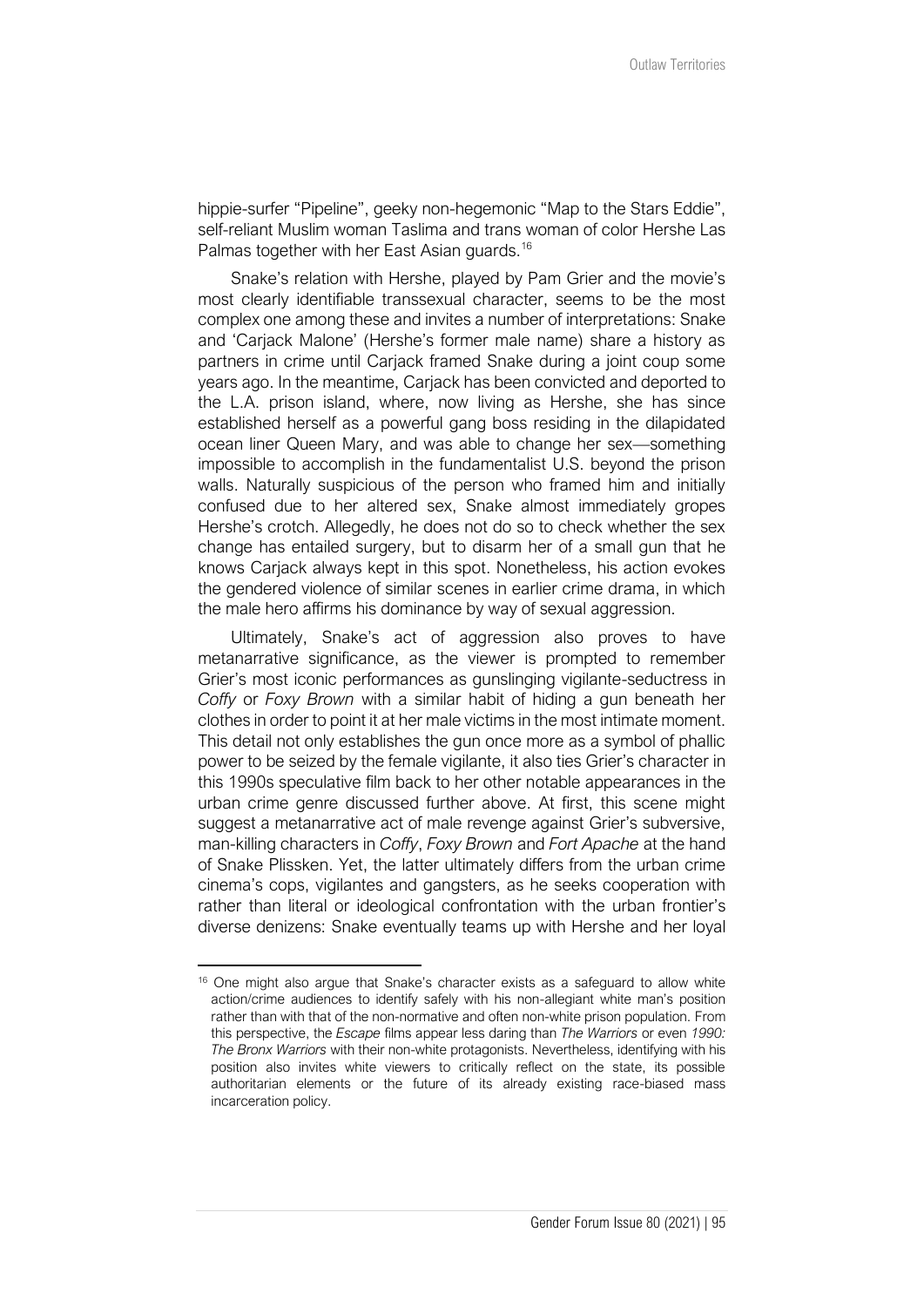guards in order to turn against Cuevo and secure their shared escape from L.A.

# Conclusion: Pam's Journey through the Urban Frontier 1973 to 1996—Ideological Reinforcements and Subversions

Looking back, it seems that the characters impersonated by Pam Grier manifest the fate of many (Black) inner-city communities from the 1970s to the 1990s. First, the Black communities received a heightened cultural visibility, claimed greater social participation and a collective empowerment that crystallized politically in the Civil Rights and Black Power movements and culturally, among other things, in Blaxploitation cinema (with all its obvious deficits and shortcomings). Then, they suffered a harrowing demonization in neoconservative discourses that sought to construct a non-white urban underclass inherently prone to crime and all sorts of social ills into a generalized urban problem in dire need of 'management' by state authorities, such as it was popularized throughout the 1970s and 80s by mainstream cop and vigilante dramas. And finally, many Black inner-city neighborhoods faced the great lockdown of large parts of their populations as a result of a new mass incarceration paradigm and zero tolerance policies that were creatively and critically imagined into entire inner-city prison complexes in a number of early 1980s speculative gang films. Throughout this development, mainstream and alternative urban crime cinema have provided an arena for negotiating gender-based identities ultimately rooted in American frontier mythology. These identities have gone through ideological reinforcements in mainstream films, centering on hypermasculine, hyperviolent cops and regenerative vigilantes shooting their way through a hostile urban frontier space that proved threatening to their integrity and hegemony as white, male and heteronormative individuals as well as the white communities they represent. At the same time, these frontier identities have (partly) experienced subversions, disruptions or critical reevaluations within the realm of at least two strands of alternative crime films. Blaxploitation cinema attempted to subvert the standard scripts of white, male vigilante/cop vs. non-white ghetto by reinterpreting these antagonisms from a Black and/or female perspective. At the same time, it staged Black vigilantism as legitimate violence in the absence or even presence of racist law enforcement authorities that ultimately prove to be not an ally in the quest for justice, but rather another enemy.

Both currents of urban crime drama culminate in a cycle of the early 1980s inner-city prison gang films that provide an even more radical subversion of the general race and gender antagonism. Firstly, they fully shift the viewer's perspective and sympathies to those of the abjected populations locked up inside the walled-off inner-city spaces and/or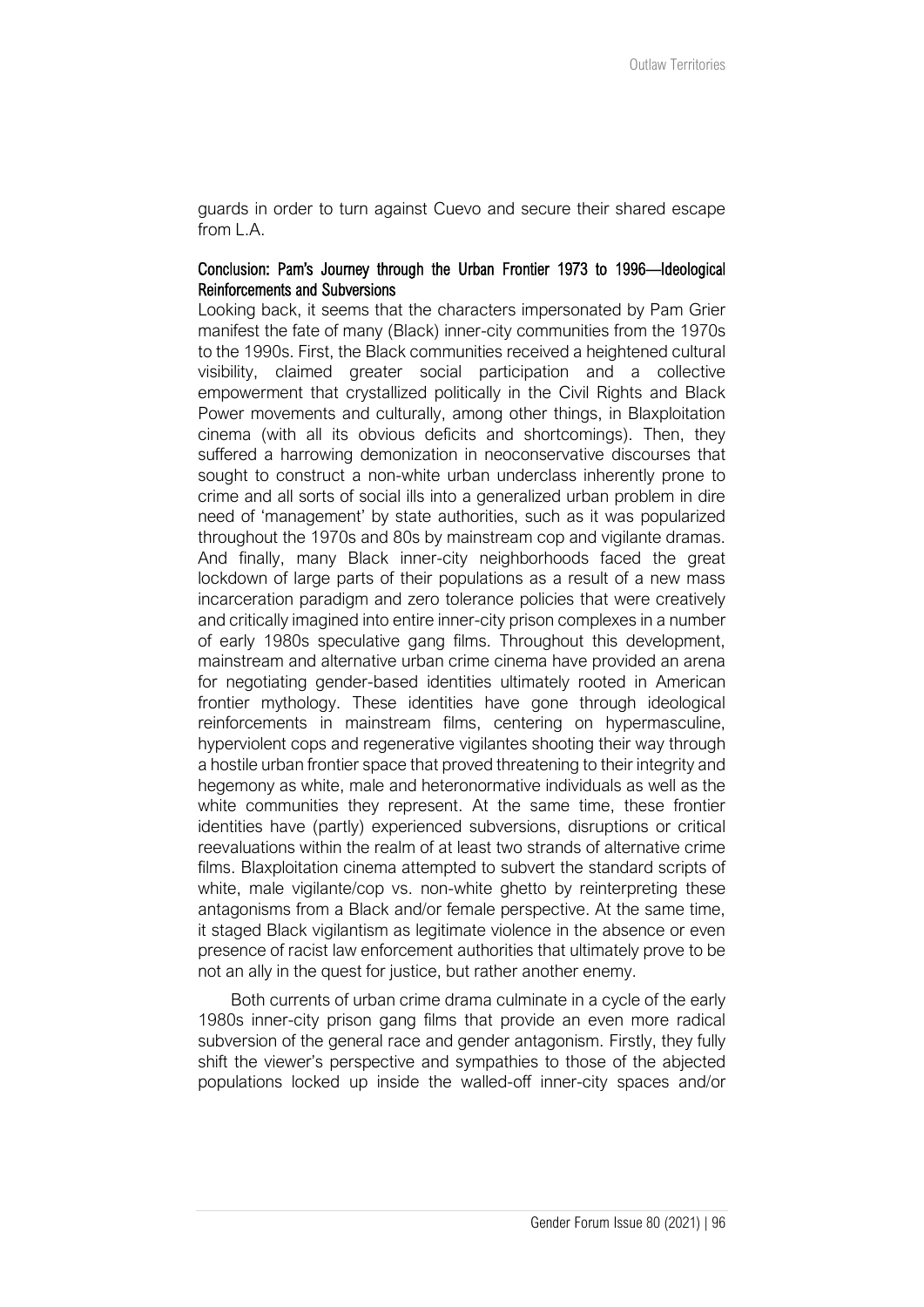prisons. Secondly, they imagine alternative outlaw communities that undermine common divisions and hierarchies of race, gender, age and in/sanity present in the world beyond the prison walls, thus paradoxically turning these prison islands into actual harbors of freedom. In the same way, these scenarios champion characters that favor cooperation and solidarity instead of vigilante rage and its logic of compensatory domination via racialized or gendered violence. After all, these three strands of urban crime cinema follow the dichotomous logic of Foucauldian heterotopias: while mainstream urban crime films seek to compensate for seemingly lost (gender) identities by way of reinforcing them along normative lines of race and gender, Blaxploitation and speculative gang films (in different degrees) subvert and decenter all-too reinforced race and gender identities by diversifying and opening up new perspectives.